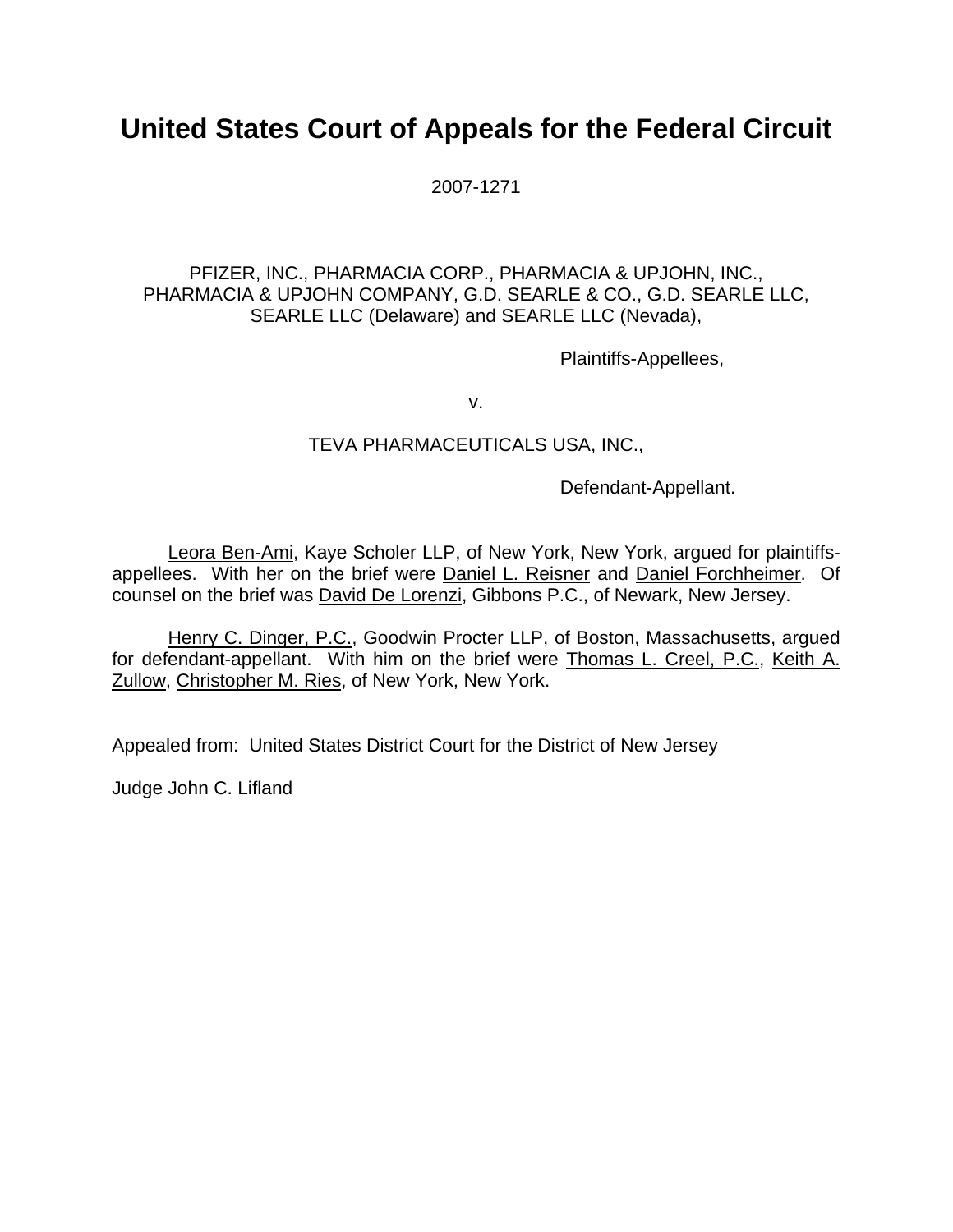# **United States Court of Appeals for the Federal Circuit**

2007-1271

### PFIZER, INC., PHARMACIA CORP., PHARMACIA & UPJOHN, INC., PHARMACIA & UPJOHN COMPANY, G.D. SEARLE & CO., G.D. SEARLE LLC, SEARLE LLC (Delaware) AND SEARLE LLC (Nevada),

Plaintiffs-Appellees,

v.

#### TEVA PHARMACEUTICALS USA, INC.,

Defendant-Appellant.

Appeal from the United States District Court for the District of New Jersey in case no. 04-754, Judge John C. Lifland.

DECIDED: March 7, 2008

 $\frac{1}{2}$  ,  $\frac{1}{2}$  ,  $\frac{1}{2}$  ,  $\frac{1}{2}$  ,  $\frac{1}{2}$  ,  $\frac{1}{2}$  ,  $\frac{1}{2}$  ,  $\frac{1}{2}$  ,  $\frac{1}{2}$  ,  $\frac{1}{2}$  ,  $\frac{1}{2}$  ,  $\frac{1}{2}$  ,  $\frac{1}{2}$  ,  $\frac{1}{2}$  ,  $\frac{1}{2}$  ,  $\frac{1}{2}$  ,  $\frac{1}{2}$  ,  $\frac{1}{2}$  ,  $\frac{1$ 

 $\frac{1}{\sqrt{2}}$  ,  $\frac{1}{\sqrt{2}}$  ,  $\frac{1}{\sqrt{2}}$  ,  $\frac{1}{\sqrt{2}}$  ,  $\frac{1}{\sqrt{2}}$  ,  $\frac{1}{\sqrt{2}}$  ,  $\frac{1}{\sqrt{2}}$  ,  $\frac{1}{\sqrt{2}}$  ,  $\frac{1}{\sqrt{2}}$  ,  $\frac{1}{\sqrt{2}}$  ,  $\frac{1}{\sqrt{2}}$  ,  $\frac{1}{\sqrt{2}}$  ,  $\frac{1}{\sqrt{2}}$  ,  $\frac{1}{\sqrt{2}}$  ,  $\frac{1}{\sqrt{2}}$ 

Before MICHEL, Chief Judge, DYK, Circuit Judge, and KENNELLY, District Judge.<sup>[\\*](#page-1-0)</sup>

DYK, Circuit Judge.

 Appellant Teva Pharmaceuticals USA, Inc. ("Teva") appeals from a final judgment of the United States District Court for the District of New Jersey, entered after a bench trial, in favor of Appellees Pfizer, Inc. et al. (collectively "Pfizer"). Pfizer Inc. v. Teva Pharms. USA, Inc., 482 F. Supp. 2d 390 (D.N.J. 2007). The district court held that Teva infringed three patents owned by Pfizer: specifically, claims 1-3, 7-9, 11, and 13 of U.S. Patent No. 5,466,823 ("the '823 patent"), claims 1-5 and 15-18 of U.S. Patent

<span id="page-1-0"></span> <sup>\*</sup> Honorable Matthew F. Kennelly, District Judge, United States District Court for the Northern District of Illinois, sitting by designation.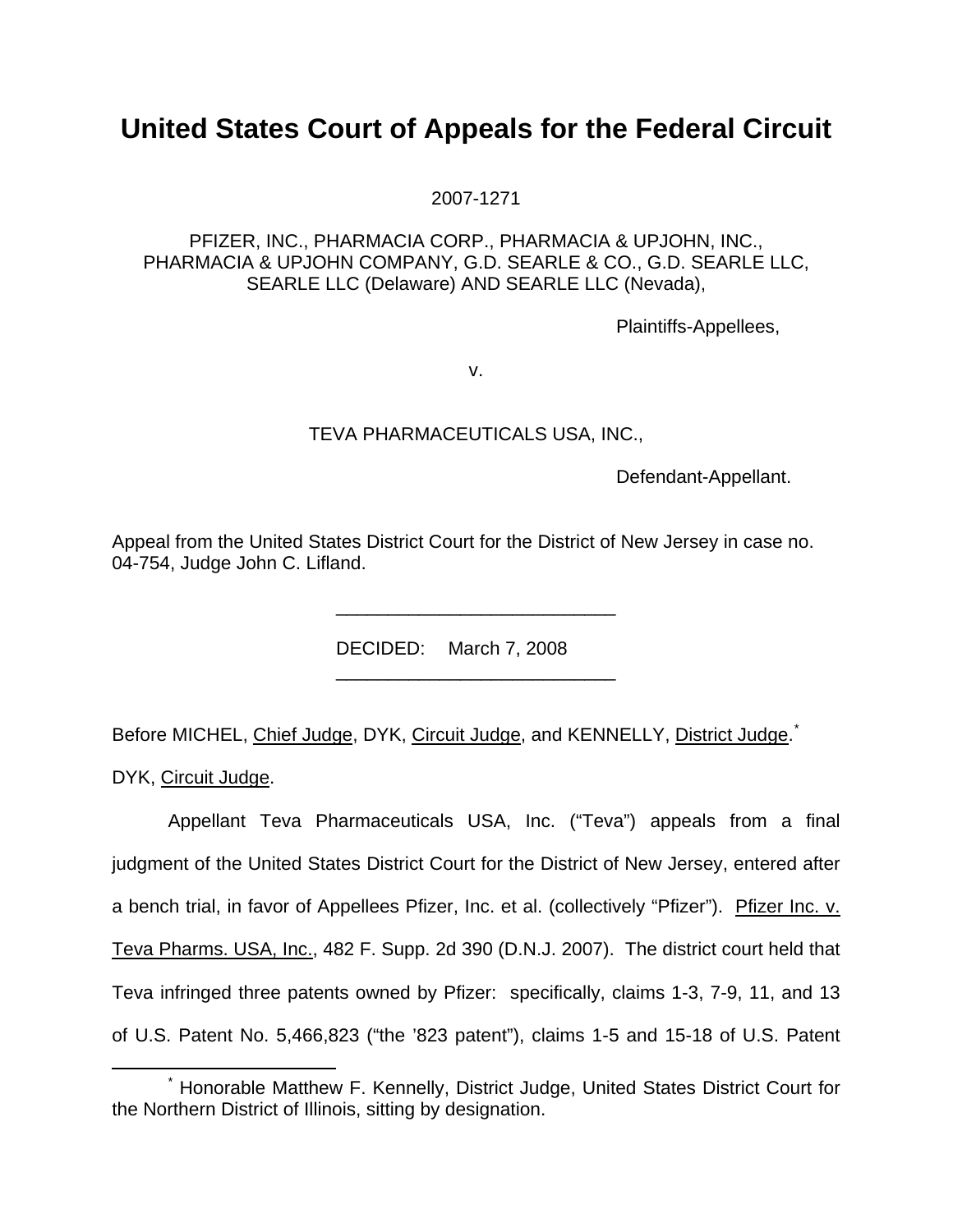No. 5,563,165 ("the '165 patent"), and claims 1-4 and 11-17 of U.S. Patent No. 5,760,068 ("the '068 patent"). The district court also held that the asserted claims of the three patents were not invalid for a best mode violation and that the asserted claims of the '068 patent were not invalid for obviousness-type double patenting. The district court held that none of the patents was unenforceable on grounds of inequitable conduct.We find that the asserted '068 patent claims are invalid based on double patenting. However, we agree that claim 9 of the '823 patent and claim 17 of the '165 patent are not invalid for a best mode violation. The '823, '165 and '068 patents also are not unenforceable for inequitable conduct. We therefore affirm-in-part and reversein-part.

#### BACKGROUND

 Pfizer produces and sells the drug Celebrex, a non-steroidal anti-inflammatory drug ("NSAID"), for the treatment of osteoarthritis and rheumatoid arthritis. Pfizer owns the patents-in-suit, which encompass a broad genus of non-steroidal anti-inflammatory compounds, compositions using those compounds, and methods of using those compositions. The claims of the patents include celecoxib—the active ingredient in Celebrex.

Teva is a generic drug manufacturer. Pursuant to the provisions of the Hatch-Waxman Act, 21 U.S.C. § 355, Teva filed an Abbreviated New Drug Application ("ANDA") with the Food and Drug Administration ("FDA") addressed to a proposed drug identified as "Celecoxib Capsules, 100 mg, 200 mg, and 400 mg." Pfizer, 482 F. Supp. 2d at 398. Because the patents covering celecoxib are listed in the Orange Book, Teva was required to certify that those patents "[are] invalid or will not be infringed by the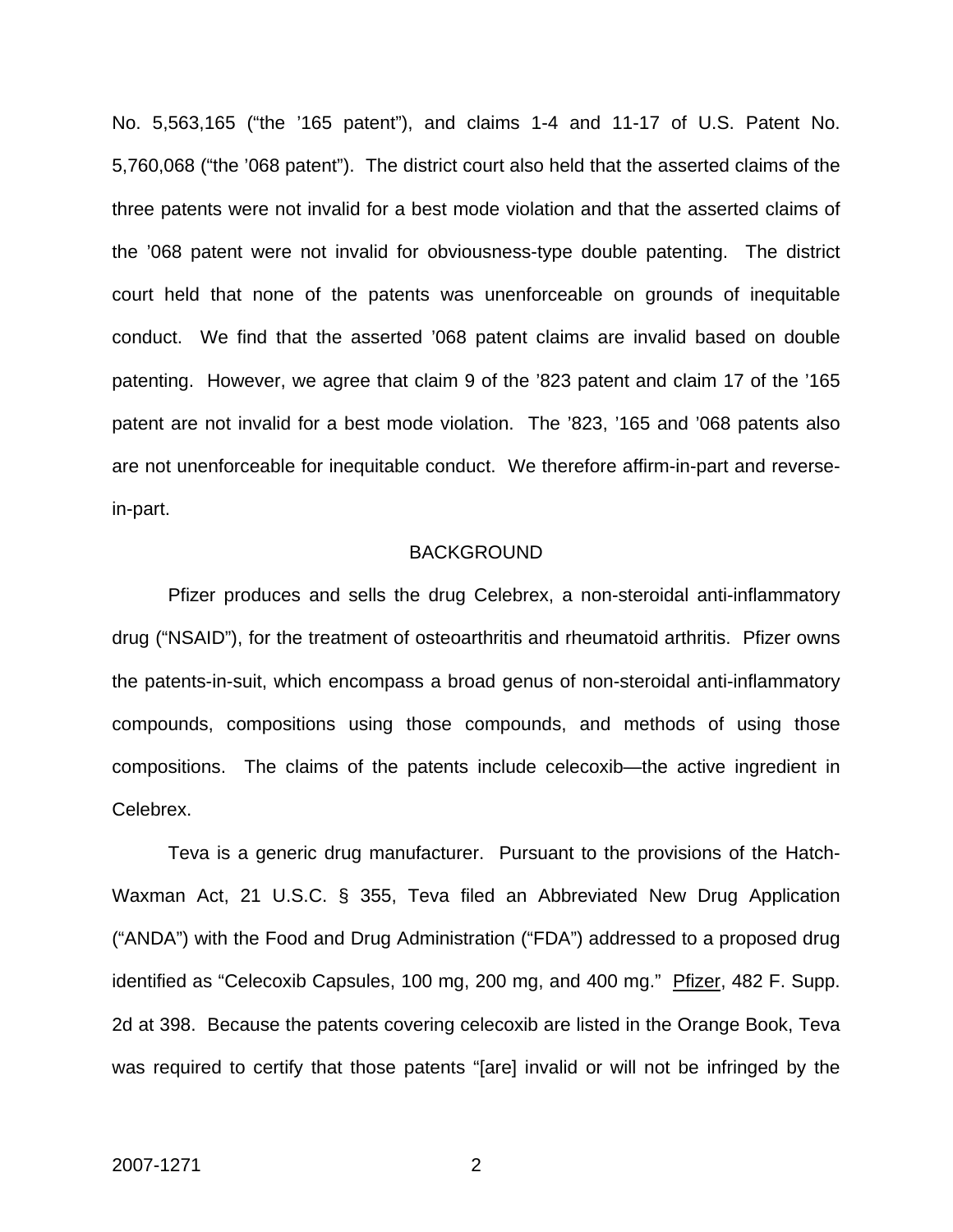manufacture, use or sale of the new drug for which the [ANDA] is submitted." 21 U.S.C.  $\S$  355(i)(2)(A)(vii)(IV).<sup>[1](#page-3-0)</sup> Teva's ANDA contained the required "Paragraph IV certification." That certification did not dispute that the filing of Teva's ANDA would infringe the patents, but challenged the validity of the patents covering celecoxib. In February 2004, in response to the submission of Teva's ANDA, Pfizer initiated this litigation by filing a patent infringement action against Teva pursuant to 35 U.S.C. § 271(e). Pfizer alleged that Teva's ANDA filing was an act of patent infringement because the ANDA sought approval to manufacture, use or sell a drug claimed in a patent or the use of which is claimed in a patent. In May 2004, Teva filed an answer. It did not argue that its ANDA was not within the scope of the claims but rather asserted affirmative defenses that the patents-in-suit were invalid or unenforceable. Teva did not counterclaim. Understanding these affirmative defenses requires an understanding of the history of NSAIDs and the prosecution history of the three patents.

 Traditional NSAIDs have been used for many years to treat people suffering from pain and other symptoms associated with inflammation. Aspirin, for example, has been on the market for nearly a century. Aspirin was followed several decades later by the introduction of other similar drugs, such as ibuprofen and naproxen. Although these traditional NSAIDs were effective in treating pain from inflammation, they were also associated with harmful gastrointestinal side effects, ranging from slight stomach discomfort to serious life-threatening ulcers.

<span id="page-3-0"></span> <sup>1</sup> The Hatch-Waxman process is described in detail in prior decisions. See, e.g., Andrx Pharms., Inc. v. Biovail Corp., 276 F.3d 1368, 1370-71 (Fed. Cir. 2002).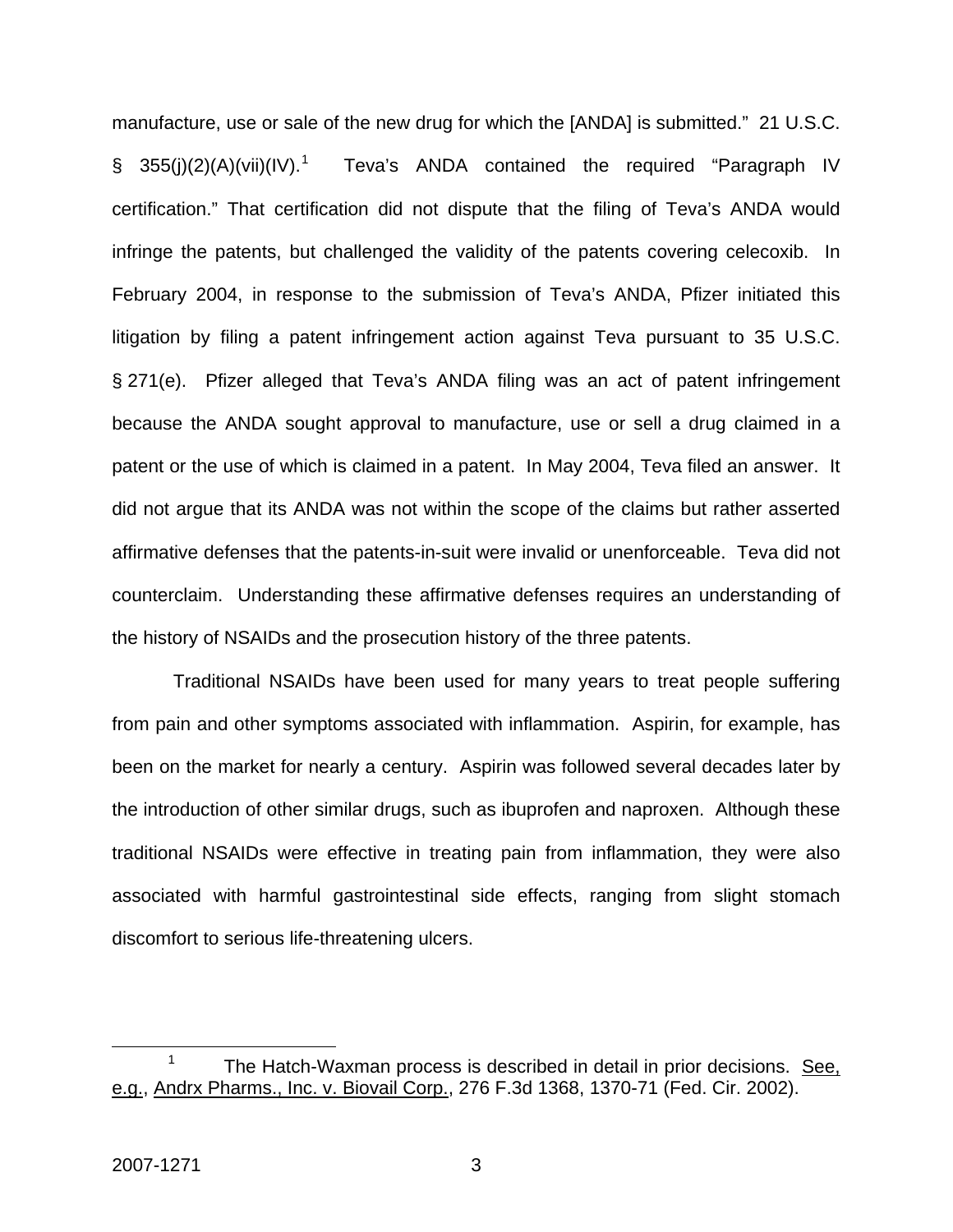In the early 1970s, scientists made a breakthrough in understanding the operative mechanism of the traditional NSAIDs when they discovered that the drugs inhibited the cyclooxygenase ("COX") enzyme in the body, which produces small molecules associated both with pain and inflammation and also with good housekeeping functions that contribute to, for example, good gastrointestinal physiology. Several years later, scientists made another significant breakthrough when they discovered that there were in fact at least two different kinds of COX enzymes: the first, COX-1, produces the molecules associated with the good housekeeping functions inside the body, and the second, COX-2, produces the molecules associated with pain and inflammation. Traditional NSAIDs were found to inhibit both of these COX enzymes. In the years following and leading up to the discovery of celecoxib, scientists began searching for a compound that would selectively inhibit the COX-2 enzyme to treat pain and inflammation without inhibiting the COX-1 enzyme. In other words, they began to focus their efforts on identifying a compound that would effectively treat pain without the harmful side effects identified with the traditional NSAIDs. See generally Univ. of Rochester v. G.D. Searle & Co., 358 F.3d 916, 917-18 (Fed. Cir. 2004) (describing the development of modern NSAIDs).

By 1993, Pfizer had identified several new compounds that it believed would selectively inhibit COX-2. On November 30, 1993, Pfizer filed U.S. Patent Application No. 08/160,594 ("the '594 application") with the Patent and Trademark Office ("PTO") that claimed a broad range of these chemical compounds. The application included claims directed to the chemical compounds themselves, to compositions using these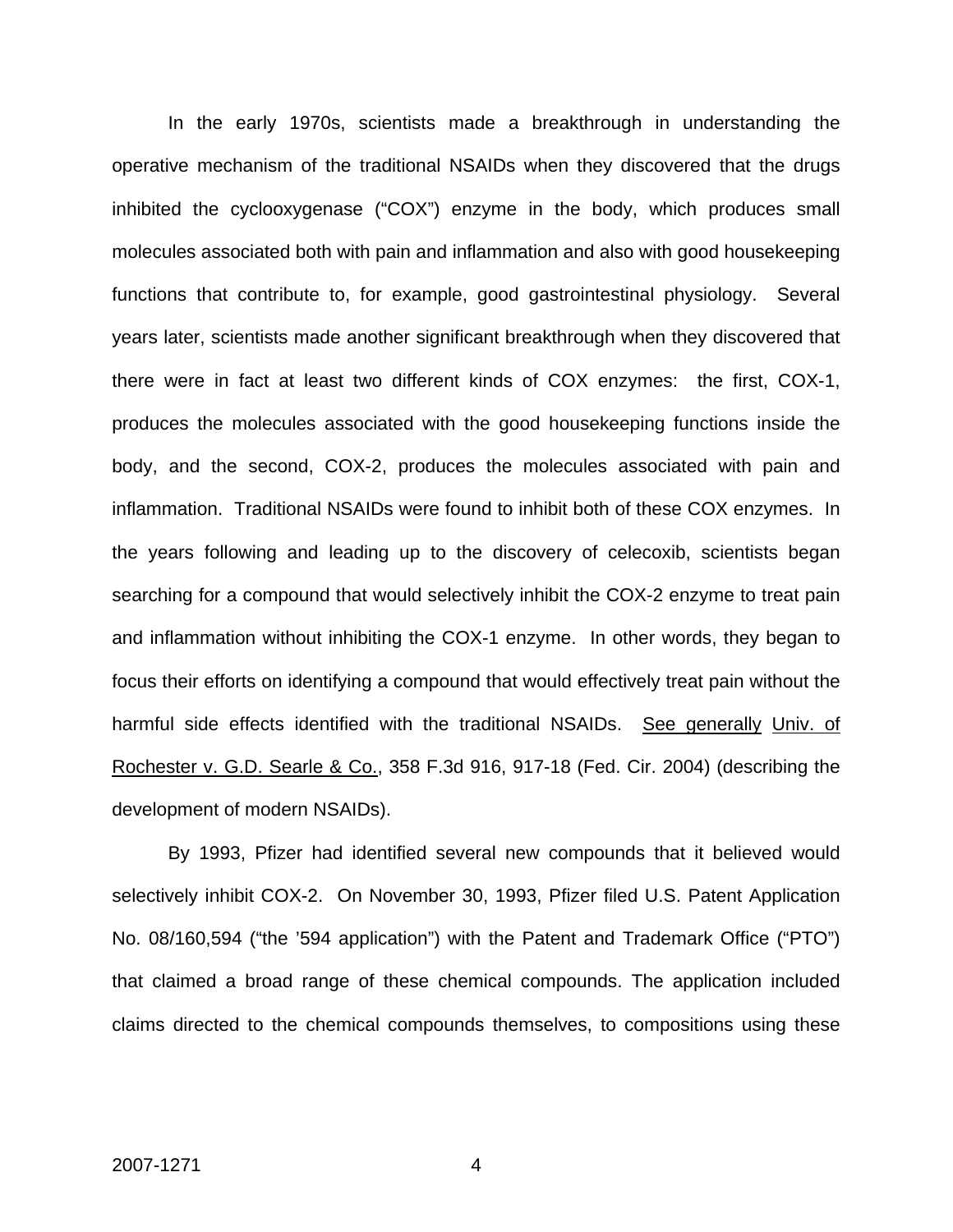compounds, and to methods of using these compounds, including specific claims to celecoxib.

In an office action dated July 12, 1994, the patent examiner issued a restriction requirement, which identified the compound claims, the composition claims, and the method claims as each directed to patentably distinct subject matter. The restriction requirement required Pfizer to select for prosecution one of these three claim groups. In the same office action, the examiner further required the applicant "to elect a single disclosed species" that the examiner identified. $2$  J.A. at 26326. In response, Pfizer elected to prosecute the generic compound claims and, within that genus, the single

<span id="page-5-0"></span> $\frac{1}{2}$ 

No generic claim being allowable, the following action is also taken. Restriction to one of the following inventions is required under 35 U.S.C. [§] 121:

- I. Claims 1-20, compounds.
- II. Claims 21-26, compositions.
- III. Claims 27-37, methods of use.

The above groups are identified as general areas. Accordingly, as groups they are independent or distinct as the compounds of Group I would differ in scope from the compositions of Group II, the products would be capable of more than one use and separate search considerations are involved.

The above groups themselves are inclusive of patentably distinct subject matter. Accordingly, along with the election of one of the above groups the following action is also taken.

Claims 1, 16, 21 and 27 are generic to a plurality of disclosed patentably distinct species comprising for example: the compounds of (1) Example 1, (2) Example 3, (4) [sic] Example 4, (5) Example 16, etc., the method of treating fever using (5) the compound of Example 1, etc. Applicant is required under 35 U.S.C. § 121 to elect a single disclosed species, even though this requirement is traversed.

J.A. at 26325-26.

 $2^2$  The examiner's restriction requirement provided: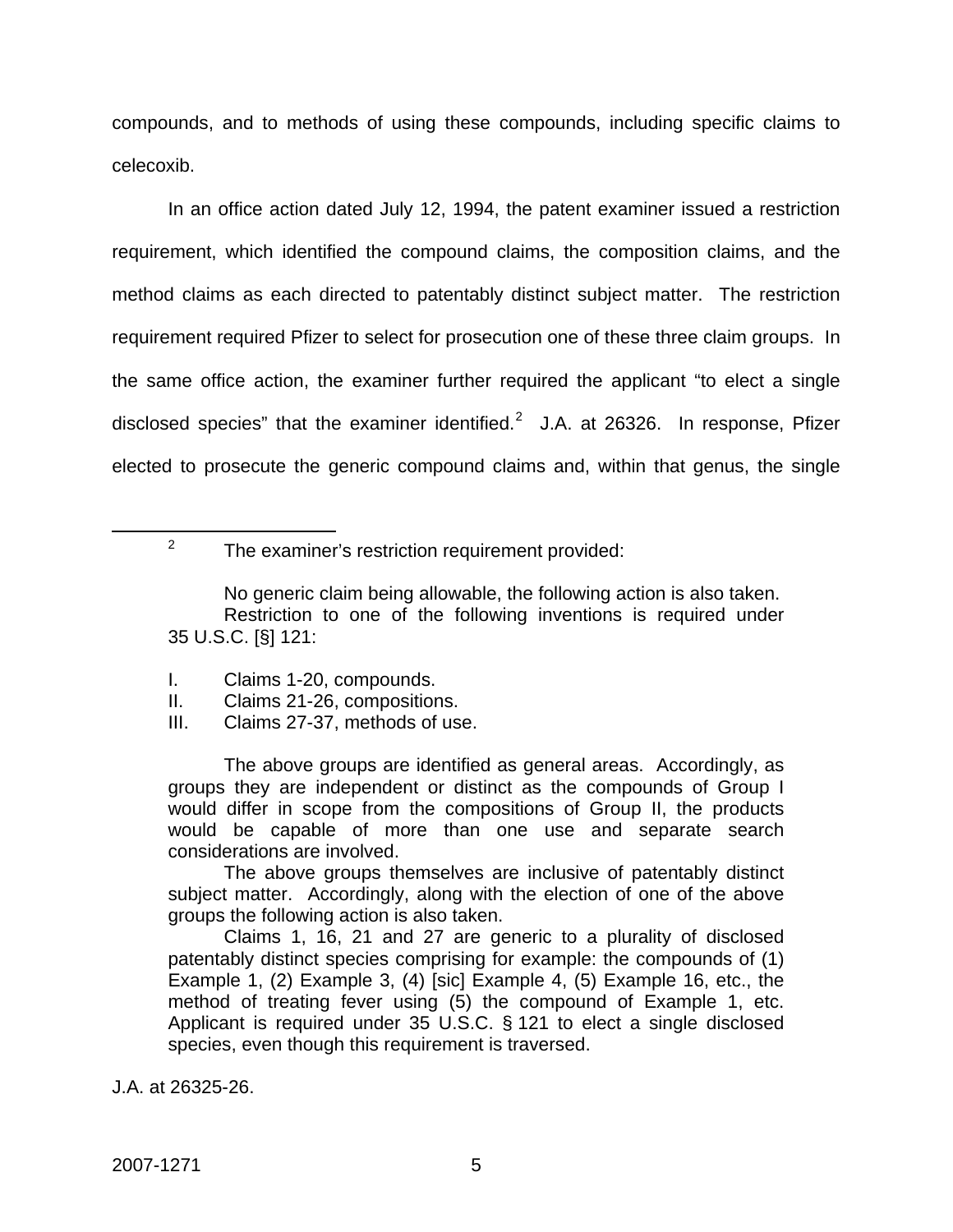compound species celecoxib. The resulting compound claims remaining in the original '594 application were ultimately allowed, and the application issued as the '823 patent.

Subsequent to the restriction requirement but before the '594 application issued, Pfizer filed a series of continuation applications claiming priority to the '594 application and covering the non-elected subject matter which it had elected not to prosecute in the original '594 application.<sup>[3](#page-6-0)</sup> In particular, Pfizer filed a divisional application, which ultimately issued as the '165 patent, that included the restricted-out composition claims, and a continuation-in-part application ("CIP"), which ultimately issued as the '068 patent, that included the restricted-out method claims.

 Following an 18-day bench trial, the district court rejected each of Teva's invalidity arguments and found Pfizer's patents infringed. The district court first rejected Teva's defense that the asserted patents were invalid as obvious over the prior art. Teva does not appeal that aspect of the district court's decision, and we do not discuss it here. The district court rejected Teva's best mode defense as to all of the asserted patents because it held that Pfizer's subjective preference for COX-2 selectivity was not the type of preference that best mode requires an applicant to disclose. The district court also rejected Teva's double patenting argument based on the theory that the '165 patent was prior art to the '068 patent. The district court held that, under 35 U.S.C. § 121, the '165 patent could not be used as prior art against the '068 patent. Finally, the district court held that there was no inequitable conduct. Teva asserted that two Merck references, International Application No. WO 95/00501 ("the '501 application") and U.S.

<span id="page-6-0"></span> $\overline{\phantom{a}}$  3  $3$  Several of these applications were directed to the several non-elected species of compounds. Those applications ultimately issued as patents, but since they do not cover celecoxib, they are not at issue here.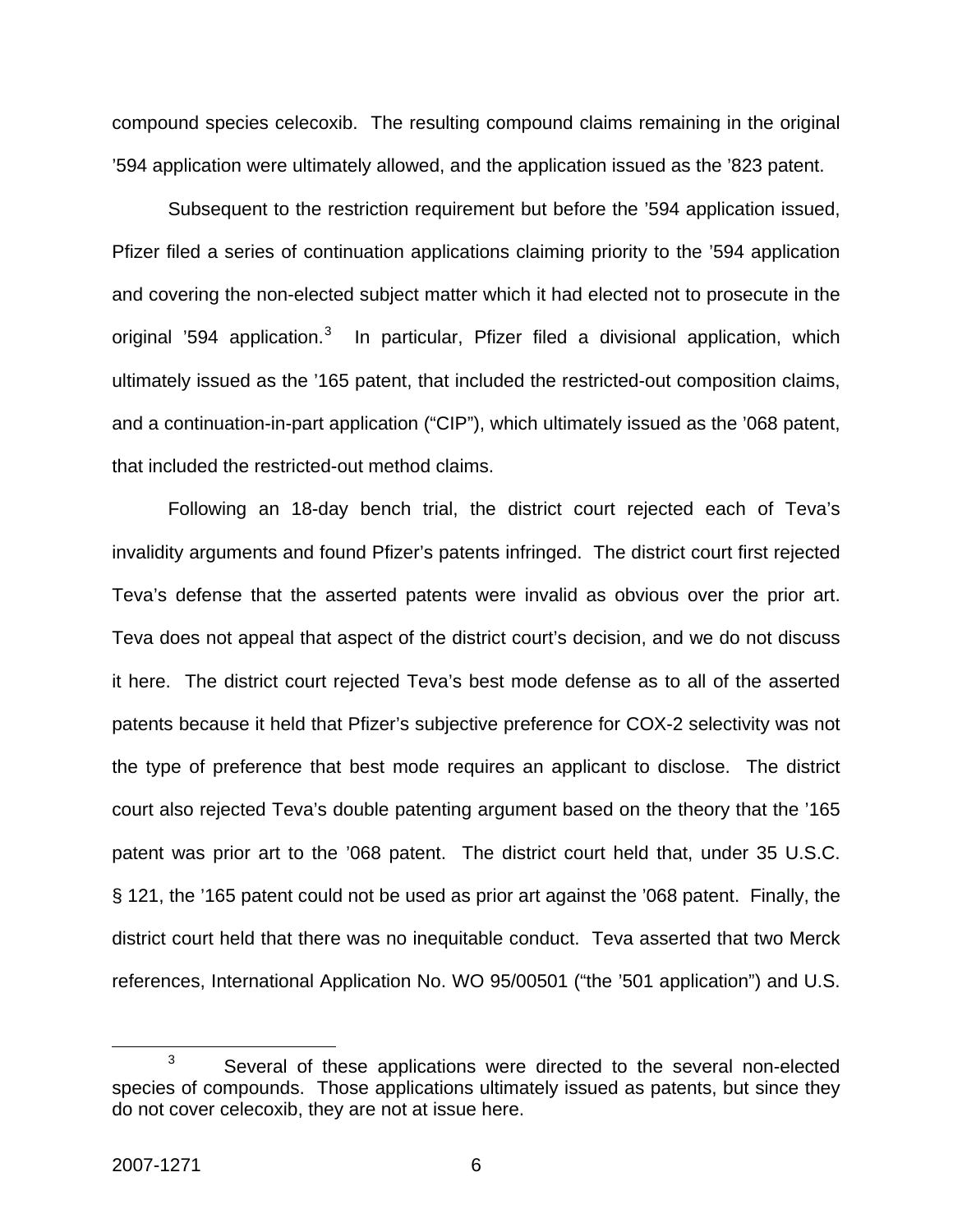Patent No. 5,474,995 ("the '995 patent") should have been disclosed to the PTO. The district court held that they were not material because they did not qualify as prior art under 35 U.S.C. § 102(e). The latter holdings are the subject of this appeal.

After trial, the district court issued a judgment, concluding that Teva infringed each of the '823, '165, and '068 patents and ordering that Teva's ANDA not be approved earlier than the expiration date of the '823, '165, and '068 patents. The judgment also included an order enjoining Teva from engaging in the manufacture, use, offer to sell, sale, or importation into the United States of any product comprising the chemical compound celecoxib. Teva timely appealed. We have jurisdiction pursuant to 28 U.S.C. § 1295(a)(1).

#### **DISCUSSION**

I

 We first consider whether the claims of the '068 method patent are invalid based on obviousness-type double patenting over the '165 composition patent. If the '068 patent is invalid, Pfizer is not entitled to an injunction beyond the expiration date of the '165 patent. The district court held that the safe-harbor provision of 35 U.S.C. § 121 prevented the '165 patent from serving as prior art with respect to the '068 patent. This was so because both the '165 patent and the '068 patent derived from applications filed in response to the restriction requirement made in the common parent application. Because it found that the '165 patent was not prior art, the district court held that the '068 patent was not invalid on grounds of double patenting.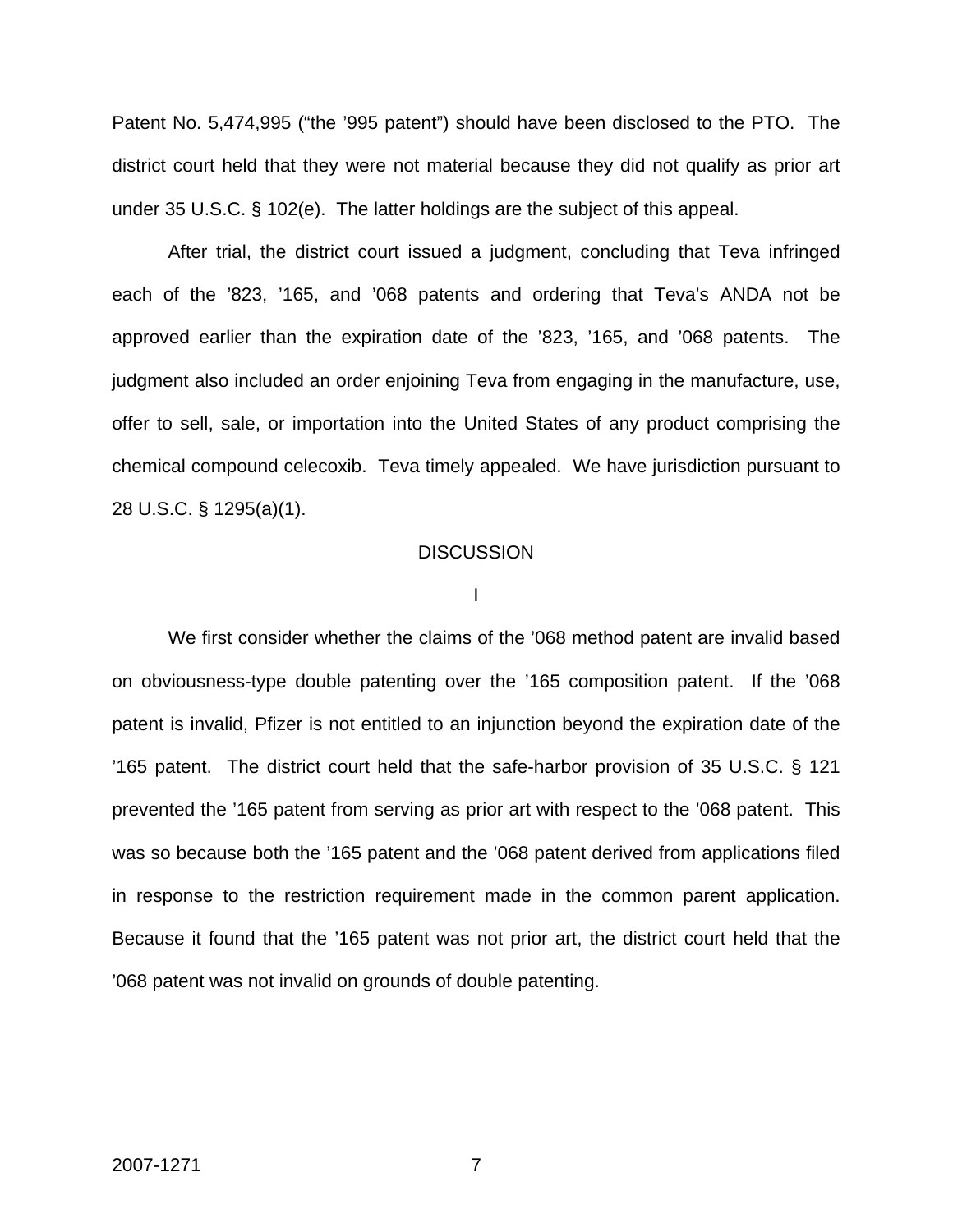The third sentence of section 121 provides a safe harbor to patents that issue on

applications filed as a result of a restriction requirement:

A patent issuing on an application with respect to which a requirement for restriction under this section has been made, or on an application filed as a result of such a requirement, shall not be used as a reference either in the Patent and Trademark Office or in the courts against a divisional application or against the original application or any patent issued on either of them, if the divisional application is filed before the issuance of the patent on the other application.

35 U.S.C. § 121 (2000). In addition to the express requirements of section 121, we have also construed the statute to require consonance: the applicant must maintain the line of demarcation between the independent and distinct inventions that prompted the restriction requirement. Gerber Garment Tech. v. Lectra Sys., Inc., 916 F.2d 683, 688 (Fed. Cir. 1990). This consonance requirement prevents an applicant from amending the claims in the divisional application in a way that would violate the originally imposed restriction requirement and thereby impermissibly extend the patent term as to that subject matter. ld.<sup>[4](#page-8-0)</sup>

<span id="page-8-0"></span> $\frac{1}{4}$  $4 -$  Teva argues that the '165 patent was not consonant with an election of species restriction requirement made in the parent application. The district court disagreed, finding that the election of species was not a restriction requirement under section 121, and that the '165 patent maintained consonance with the compound/composition/method restriction requirement. We do not reach these issues because we find that section 121 is inapplicable.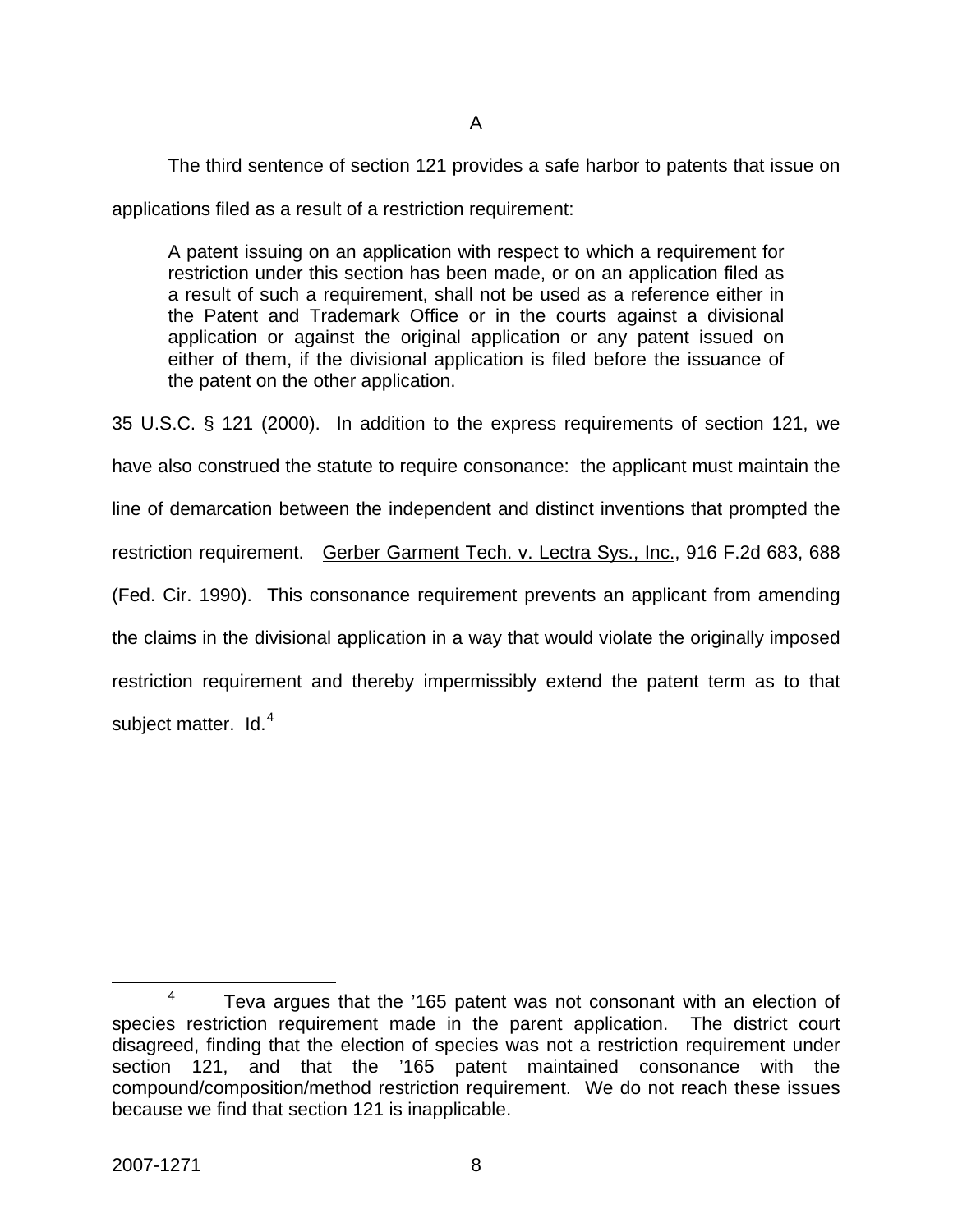Teva contends that section 121 applies exclusively to divisional applications, and that because the '068 patent issued on a CIP rather than on a divisional application, it does not fall within the terms of the statute.<sup>[5](#page-9-0)</sup>

Although both are types of continuing applications, divisionals and CIPs differ significantly in at least one respect: a divisional application contains an identical disclosure to its parent application, but a CIP introduces new matter. A CIP is "just what its name implies. It partly continues subject matter disclosed in a prior application, but it adds new subject matter not disclosed in the prior application." Univ. of W. Va. Bd. of Trs. v. Vanvoorhies, 278 F.3d 1288, 1297 (Fed. Cir. 2002); see also Manual of Patent Examining Procedure ("MPEP") § 201.08 (8th ed., Rev. 5, 2006) ("A continuation-in-part is an application filed during the lifetime of an earlier nonprovisional application, repeating some substantial portion or all of the earlier nonprovisional application and adding matter not disclosed in the said earlier nonprovisional application.") (emphasis in original). A divisional application is defined as "[a] later application for an independent or distinct invention, carved out of a pending application and disclosing and claiming only subject matter disclosed in the earlier or parent application . . . ." MPEP § 201.06.

<span id="page-9-0"></span> $\frac{1}{5}$  $5$  The district court declined to consider this issue below on the ground that it had been raised too late in the proceedings. We need not address the propriety of the district court's refusal to consider this issue because we may properly decide the issue, even if not raised below, since the issue of whether section 121 applies to CIPs is a predicate legal issue necessary to a resolution of the issues before the court. See Kamen v. Kemper Fin. Servs., Inc., 500 U.S. 90, 99 (1991); Forshey v. Principi, 284 F.3d 1335, 1356 (Fed. Cir. 2002) (en banc) superseded by statute on other grounds, as recognized in Morgan v. Principi, 327 F.3d 1357 (Fed. Cir. 2003).

Also, we see no basis for the claim that Pfizer was somehow prejudiced by Teva's failure to raise this purely legal issue earlier in the proceeding. We also conclude that Teva adequately raised the issue on appeal in its "Statement of Issues."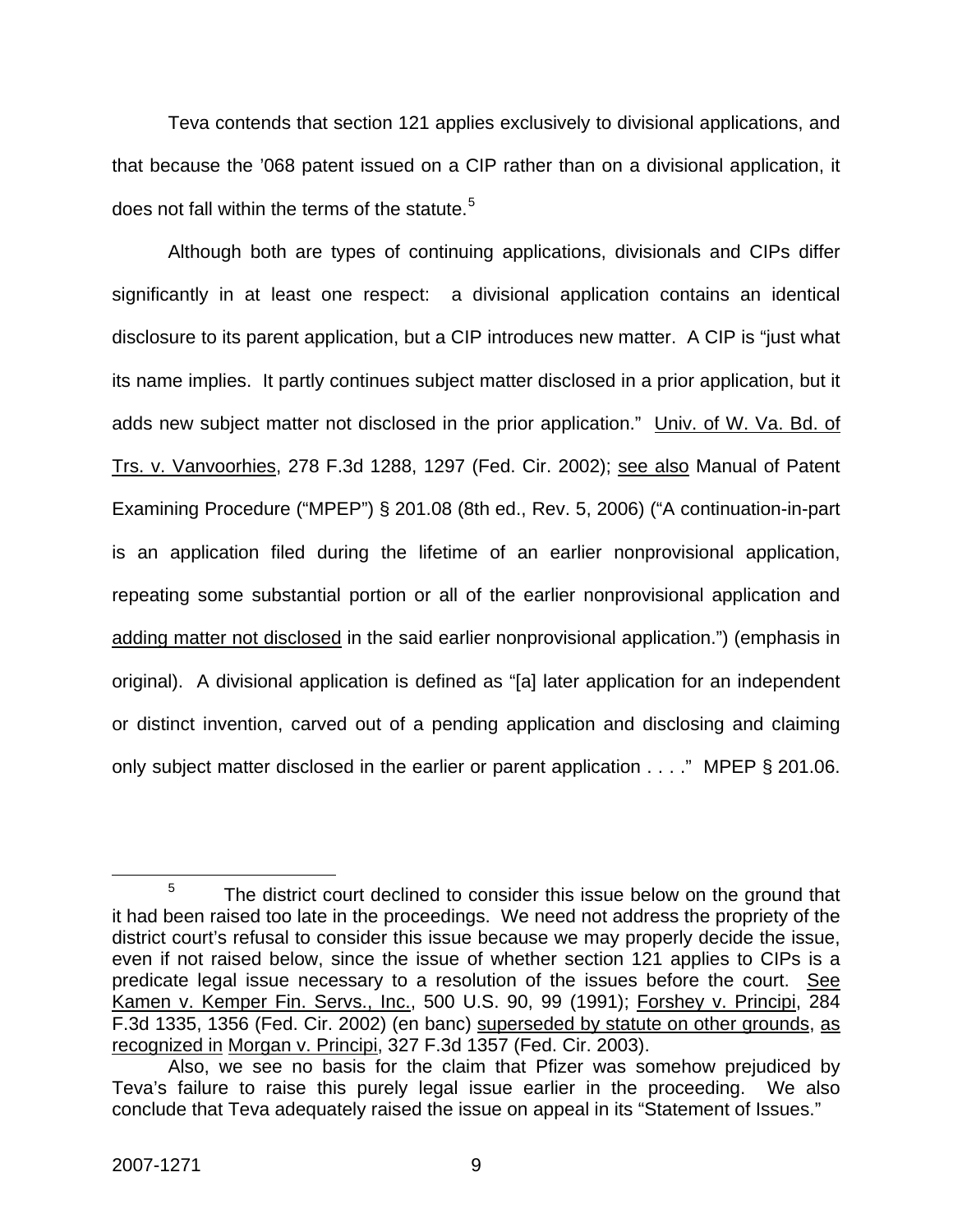A divisional application "is often filed as a result of a restriction requirement made by the examiner." ld.

Pfizer argues that the terms "divisional" and "continuation-in-part" are merely labels used for administrative convenience, and that accordingly, although the '068 is termed a CIP, it is in effect a divisional for purposes of section 121. In other words, Pfizer contends that the term "divisional application" as it is used in section 121 refers broadly to any type of continuing application filed as a result of a restriction, regardless of whether it is labeled by the PTO, for administrative purposes, as a divisional, a continuation, or a CIP. We disagree.

Section 121 explicitly refers to "divisional applications." That section provides:

If two or more independent and distinct inventions are claimed in one application, the Director may require the application to be restricted to one of the inventions. If the other invention is made the subject of a divisional application which complies with the requirements of section 120 of this title it shall be entitled to the benefit of the filing date of the original application. A patent issuing on an application with respect to which a requirement for restriction under this section has been made, or on an application filed as a result of such a requirement, shall not be used as a reference either in the Patent and Trademark Office or in the courts against a divisional application or against the original application or any patent issued on either of them, if the divisional application is filed before the issuance of the patent on the other application. If a divisional application is directed solely to subject matter described and claimed in the original application as filed, the Director may dispense with signing and execution by the inventor. The validity of a patent shall not be questioned for failure of the Director to require the application to be restricted to one invention.

35 U.S.C. § 121 (emphases added). As noted above, the third sentence of the statute provides a safe harbor (for patents or applications derived as the result of a restriction requirement) from attack based on the original application (or a patent issued therefrom), or based on applications or patents similarly derived from the same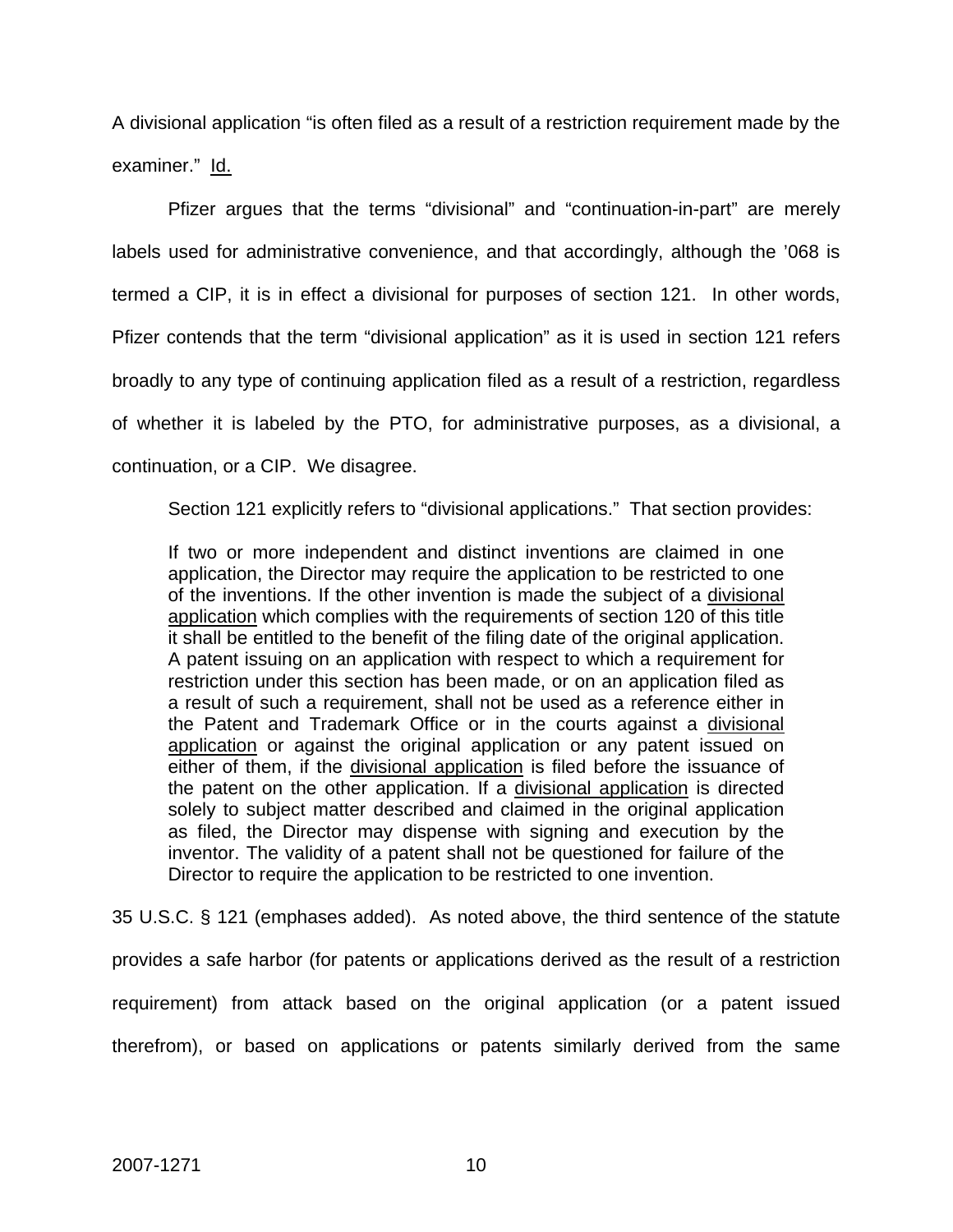restriction requirement. That safe harbor, by its literal terms, protects only "divisional application[s]" (or the original application) and patents issued on such applications.

 The legislative history of section 121, like section 121 itself, refers specifically to "divisional application[s]." The House Report, referring to section 121, states:

This section enacts as law existing practice with respect to division, at the same time introducing a number of changes. Division is made discretionary with the Commissioner. The requirements of section 120 are made applicable and neither of the resulting patents can be held invalid over the other merely because of their being divided in several patents. In some cases a divisional application may be filed by the assignee.

H.R. Rep. No. 82-1923, at 20 (1952) (emphasis added).

The "changes" referred to in the legislative history included the safe-harbor provision of section 121. Prior to the 1952 Patent Act, no protection was afforded to patent applications filed as a result of a restriction requirement—referred to at the time as a "requirement for division"—and such applications were often rejected or held invalid on double patenting grounds. See Studiengesellschaft Kohle mbH v. N. Petrochemical Co., 784 F.2d 351, 358 (Fed. Cir. 1986) ("SGK") (Newman, J., concurring); In re Eisler, 203 F.2d 726 (CCPA 1953). Thus, although a requirement for division embodied a determination by the PTO that the patent application contained more than one patentably distinct invention, such a determination did not protect the divisional application from rejection on grounds of double patenting. In re Isherwood, 46 App. D.C. 507, 512 (D.C. Cir. 1917) (holding that an examiner is not estopped from rejecting a divisional application because of an earlier requirement for division). The PTO and the courts were therefore not precluded from rejecting an application filed as a result of a requirement for division based on the very same application from which the subsequent application was divided. See In re Kauffman, 152 F.2d 991, 993 (CCPA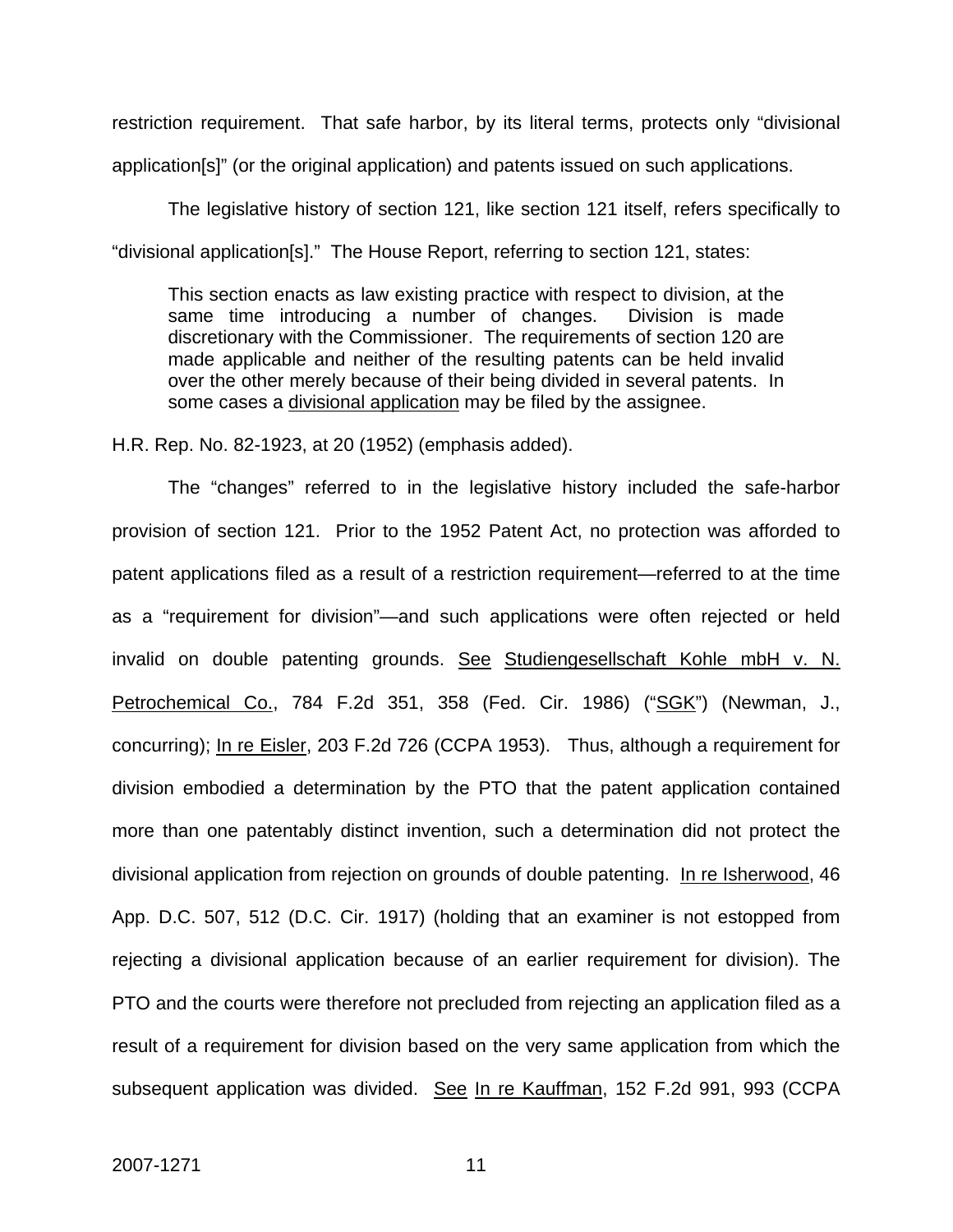1946). Pursuant to this practice, a patent applicant could appeal an examiner's requirement for division, United States ex rel. Steinmetz v. Allen, 192 U.S. 543 (1904), and "his failure to litigate the question was at his peril." Kauffman, 152 F.2d at 993.

The inequity of this practice was well known by 1952. See In re Ferenci, 83 F.2d 279, 282-83 (CCPA 1936) ("One anomalous result . . . is that after division has been required and the applicant has complied therewith, the divided claims have been rejected on the ground of double patenting, although it is obvious that division was required upon the theory that the original application contained claims for more than one independent invention.").  $6$  The purpose of section 121 was to eliminate this inequity and thereby allow applicants to reasonably rely on restriction requirements. See SGK, 784 F.2d at 358 (Newman, J., concurring). Given the protection of section 121, applicants would no longer need to appeal a restriction requirement because they would no longer be penalized for acquiescing in an improper restriction requirement. See id. at 359. The enactment of section 121, therefore, brought clarity and fairness to the interaction between restriction and double patenting.

There is no suggestion, however, in the legislative history of section 121 that the safe-harbor provision was, or needed to be, directed at anything but divisional applications. The commentary and materials published since section 121's enactment similarly contain no suggestion that section 121 was meant to cover any applications other than divisionals.<sup>[7](#page-12-1)</sup> Although the legislative history reveals no reason why

 $\overline{a}$ 

<span id="page-12-0"></span><sup>6</sup> See also W. F. Hyer, Note: Divisional Practice and Double Patenting, 17 Geo. Wash. L. Rev. 537 (1949).

<span id="page-12-1"></span><sup>7</sup> See P.J. Federico, Commentary on the New Patent Act, at 35 (1954) (reprinted at 75 J. Pat. & Trademark Off. Soc. 161, 196 (1993)); John C. McIntyre, Jr.,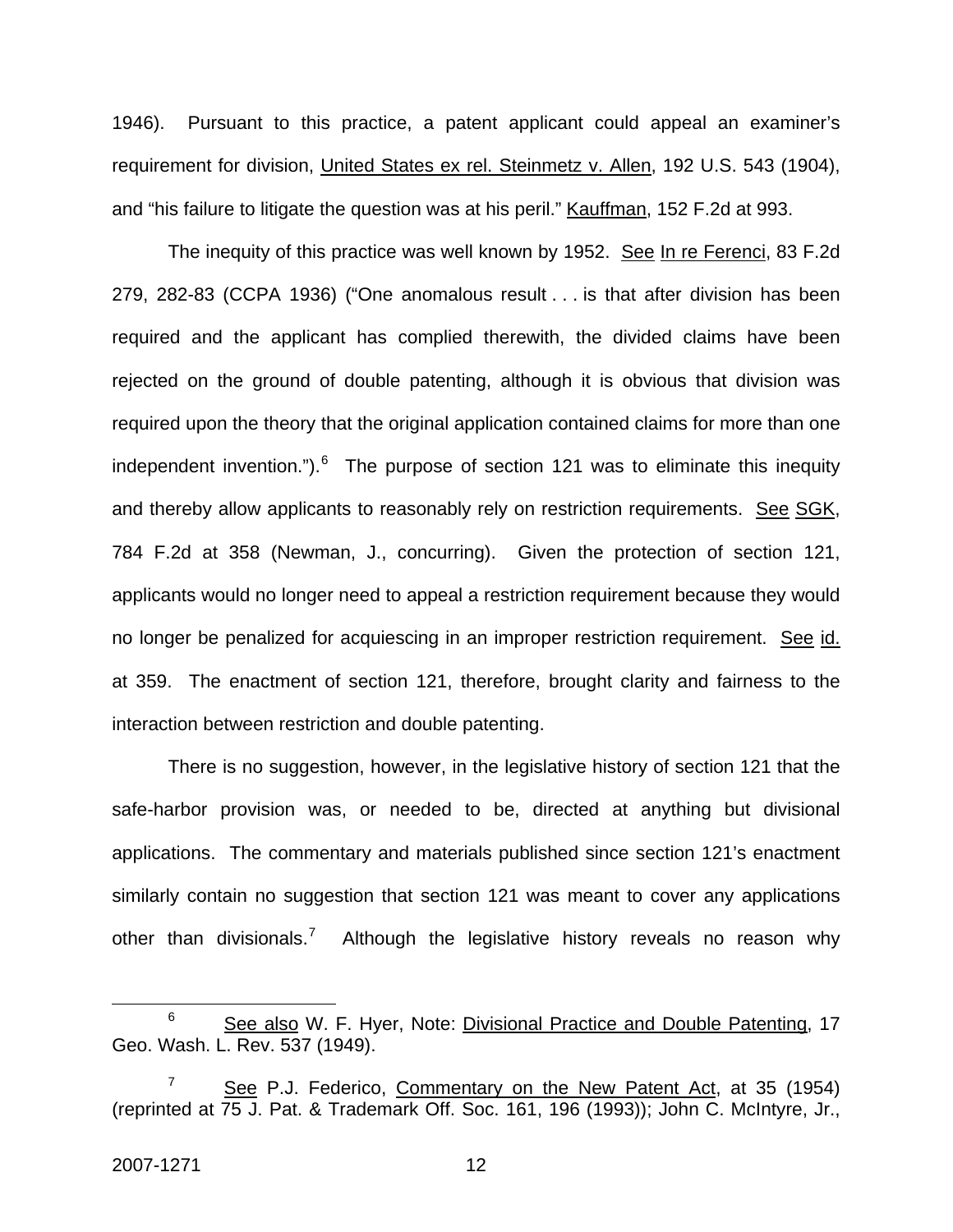Congress drafted section 121 only to benefit divisional applications, there are certainly plausible reasons why Congress would have concluded that section 121 should be limited to divisional applications, and not include CIPs. The need for the protection only existed when a divisional application was filed as a result of the restriction. If the section had included CIPs, which by definition contain new matter, the section might be read as providing the earlier priority date even as to the new matter, contrary to the usual rule that new matter is not entitled to the priority date of the original application. See Asseff v. Marzall, 189 F.2d 660, 661 (D.C. Cir. 1951). There was no possible reason for protecting the new matter from double patenting rejections.

The difference between divisional applications and CIPs, moreover, was well known at the time that Congress enacted the 1952 Patent Act. The Manual of Patent Examining Procedure in use at the time included definitions of the different types of applications. A divisional was defined as "[a] later application for a distinct or independent invention, carved out of a pending application and disclosing and claiming nothing not disclosed in the earlier or parent application . . . ." MPEP § 201.06 (1st ed., 1949). And a CIP was defined as "an application filed during the lifetime of an earlier application by the same applicant, repeating some substantial portion or all of the earlier application and adding matter not disclosed in the said earlier case." Id. § 201.08 (emphasis in original). Indeed, these earlier definitions are nearly identical to those in the latest edition of the MPEP (quoted above). Despite this awareness, however, the drafters of section 121 chose to refer specifically and only to divisional (and original)

 $\overline{a}$ 

The Effect of a Restriction Requirement in the Patent and Trademark Office on a Subsequent Double Patenting Adjudication, 4 AIPLA Q.J. 301 (1976).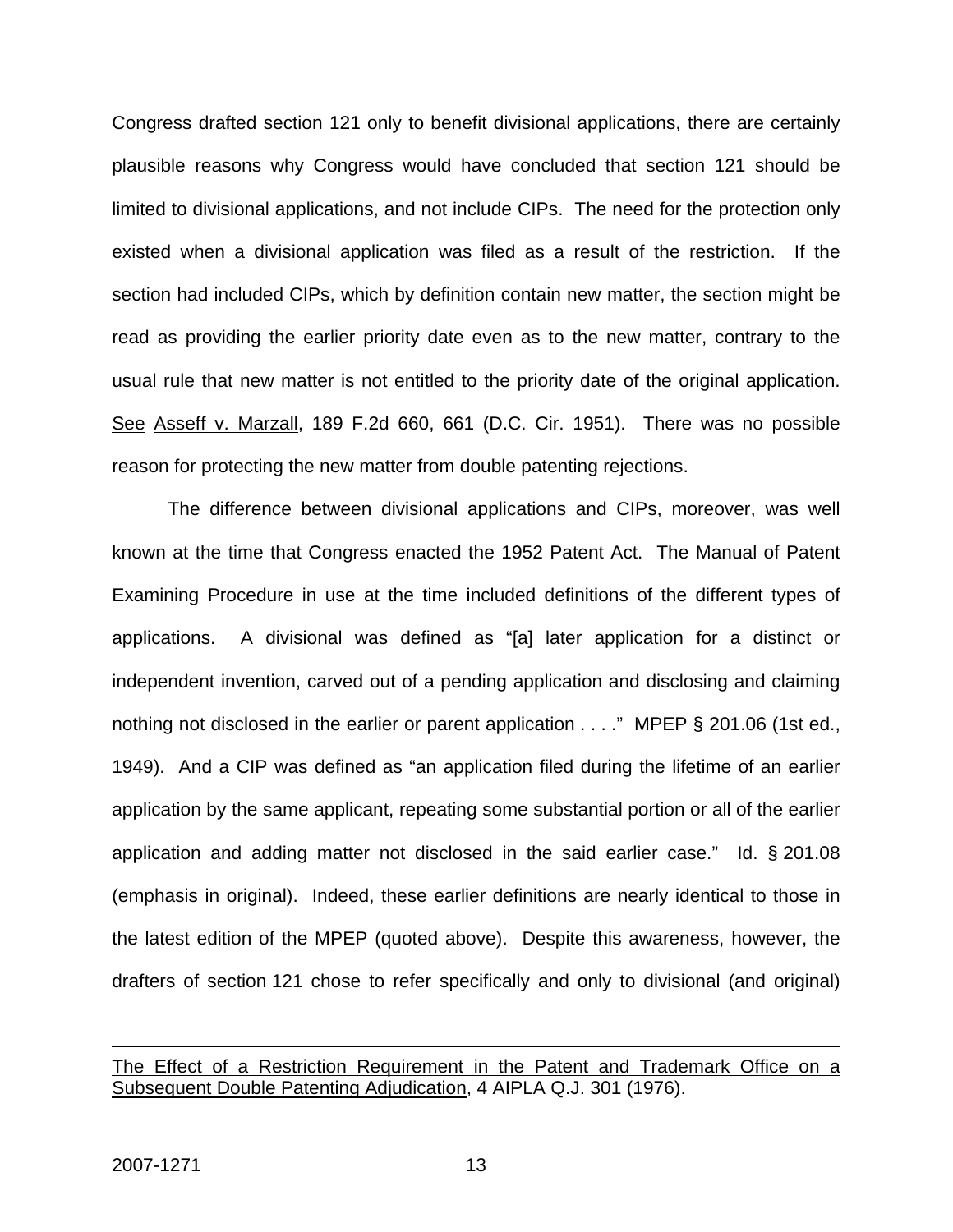applications. If the drafters wanted to include CIPs within the protection afforded by section 121, they could have easily done so.

Pfizer's only claimed authority for including CIP applications within the scope of section 121 are three cases where this court, although it did not consider the question, may have assumed that section 121 applied to CIP applications filed in response to a restriction requirement. See Geneva Pharms., Inc. v. GlaxoSmithKline PLC, 349 F.3d 1373, 1382 (Fed. Cir. 2003); Gerber, 916 F.2d at 689; SGK, 784 F.2d at 355. But in two of these cases we held that section 121 was inapplicable on other grounds, and thus did not need to, and did not in fact address the divisional question. Geneva, 349 F.3d at 1382 (finding that the patentee did not comply with the consonance requirement); Gerber, 916 F.2d at 689 (same). In the third, we disposed of the double patenting issue on the ground that the claims of the patents were patentably distinct. SGK, 784 F.2d at 355. Since the issue now before us was not decided by those cases, they are not binding authority. See Rhone Poulenc Agro, S.A. v. DeKalb Genetics Corp., 284 F.3d 1323, 1334 (Fed. Cir. 2002).

We conclude that the protection afforded by section 121 to applications (or patents issued therefrom) filed as a result of a restriction requirement is limited to divisional applications. We note that this interpretation of section 121 is consistent with the PTO's understanding of section 121. See Ex parte Granados, No. 2002-2030, 2003 WL 25283825, \*11 (B.P.A.I. Sept. 26, 2003) (not selected for publication) ("[T]he instant case is a continuation-in-part, not a divisional . . . . It therefore does not fall within the literal terms of [section 121]."); see also MPEP § 804.01 (similarly referring to "divisional" applications). Here, the '068 patent, though it derived from the application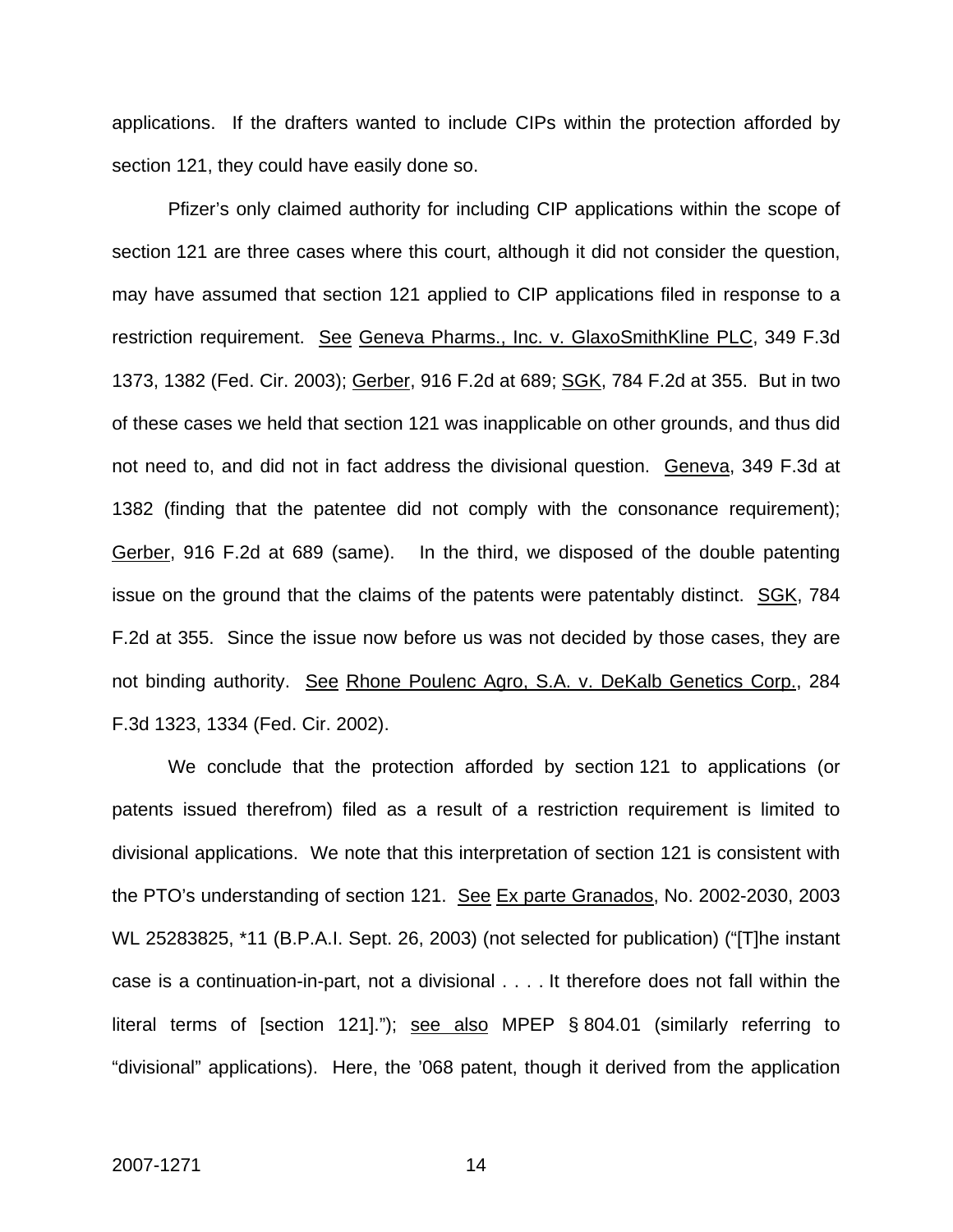that led to the '823 patent, was filed as a CIP and not a divisional application. We hold that section 121 does not apply to the '068 patent and that the '165 patent may be used to invalidate the '068 patent. Given our conclusion, we do not consider Teva's alternative argument that section 121 does not apply because the '165 patent is not consonant with the restriction requirement made in the parent application.

B

 Because section 121 does not prohibit us from using the '165 patent as a reference against the '068 patent, we must next determine whether the claims of the '068 patent are patentably distinct from the claims of the '165 patent.

Obviousness-type double patenting is a judicially created doctrine that "prohibit[s] a party from obtaining an extension of the right to exclude through claims in a later patent that are not patentably distinct from claims in a commonly owned earlier patent." Eli Lilly & Co. v. Barr Labs., Inc., 251 F.3d 955, 967 (Fed. Cir. 2001). We have identified two steps in an obviousness-type double patenting analysis. First, "a court construes the claim[s] in the earlier patent and the claim[s] in the later patent and determines the differences." Id. at 968. Second, it determines whether those differences render the claims patentably distinct. Id. "A later patent claim is not patentably distinct from an earlier patent claim if the later claim is obvious over, or anticipated by, the earlier claim." Id. We have also held that a "claim to a method of using a composition is not patentably distinct from an earlier claim to the identical composition in a patent disclosing the identical use." Geneva, 349 F.3d at 1385-86. Double patenting is a question of law, which we review without deference. Ga.-Pac. Corp. v. U.S. Gypsum Co., 195 F.3d 1322, 1326 (Fed. Cir. 1999).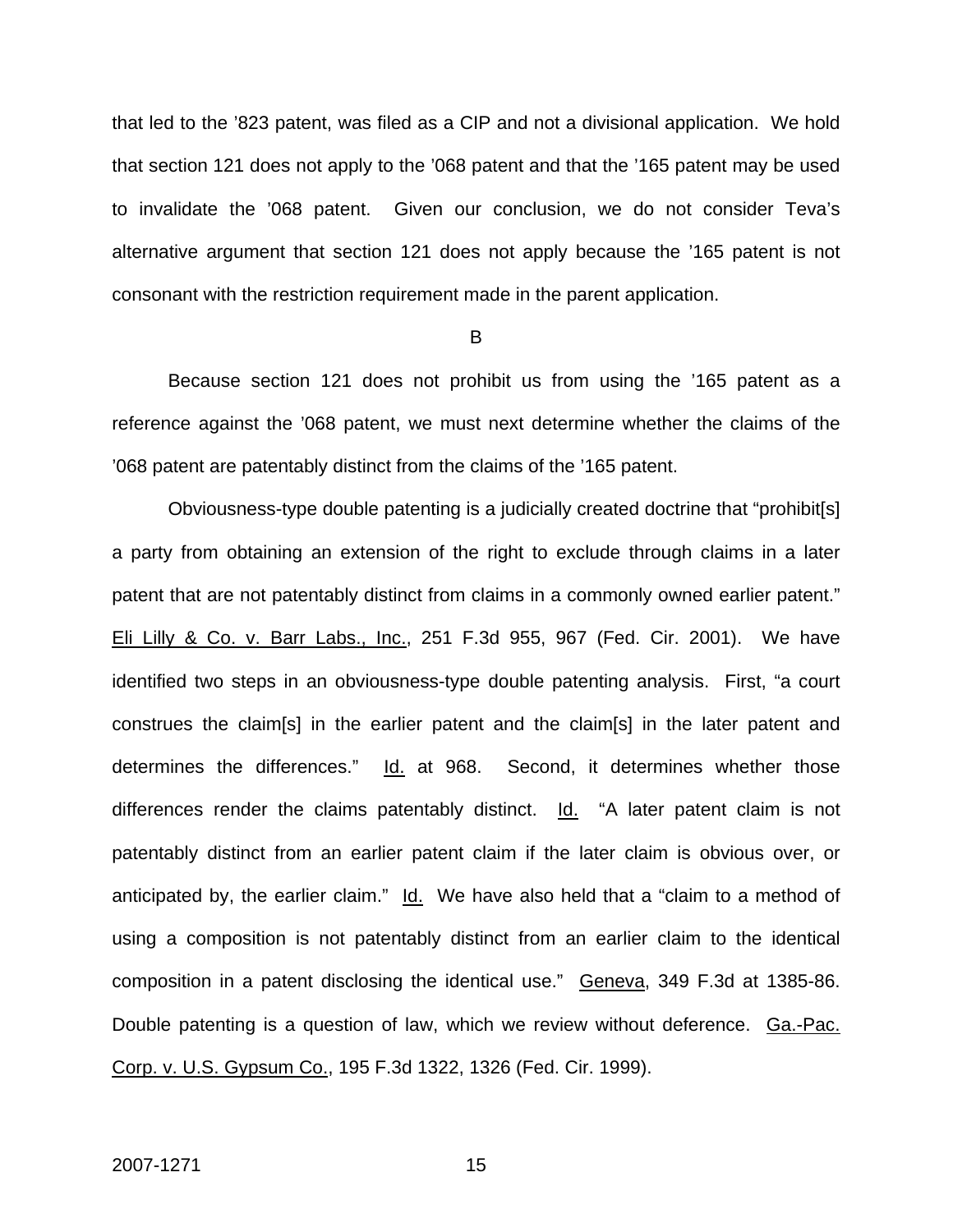Here, although the district court first held that section 121 precluded the use of the '165 patent against the '068 patent, the district court also found that if section 121 did not prevent the '165 patent from being prior art, it would hold that the relevant claims of the two patents were not patentably distinct. We agree that the relevant claims of the two patents are not patentably distinct. The claims at issue of the '068 patent merely recite methods of administering a "therapeutically-effective amount" of the compositions found in claim 5 of the '165 patent. Moreover, the term "therapeutically-effective amount" is found in claim 1 of the '165 patent and was stipulated by the parties to mean the same thing in both patents. $8$  Thus, we agree with the district court that the '068 patent merely claims a particular use described in the '165 patent of the claimed compositions of the '165 patent. $9$  The asserted claims of the '068 are therefore not patentably distinct over the claims of the '165 patent.

Id. (internal citation omitted).

<span id="page-16-0"></span> <sup>8</sup>  $8$  To the extent that Pfizer contends that we may not rely on the teachings of the specification or claims in the '165 patent to reject the claims of the '068 patent, we disagree. See Geneva, 349 F.3d at 1386. There is nothing that prevents us from looking to the specification to determine the proper scope of the claims. In Geneva, we stated:

It would shock one's sense of justice if an inventor could receive a patent upon a composition of matter, setting out at length in the specification the useful purposes of such composition, manufacture and sell it to the public, and then prevent the public from making any beneficial use of such product by securing patents upon each of the uses to which it may be adapted.

<span id="page-16-1"></span><sup>9</sup> Pfizer argues that claims 15-17 must be considered separately because these claims are directed to the particular disorders of arthritis, pain, and fever. We find that these recitations do not claim non-obvious subject matter, since claim 5 of the '165 patent generally claims compounds, which the specification indicates are used to treat "inflammation-related disorders."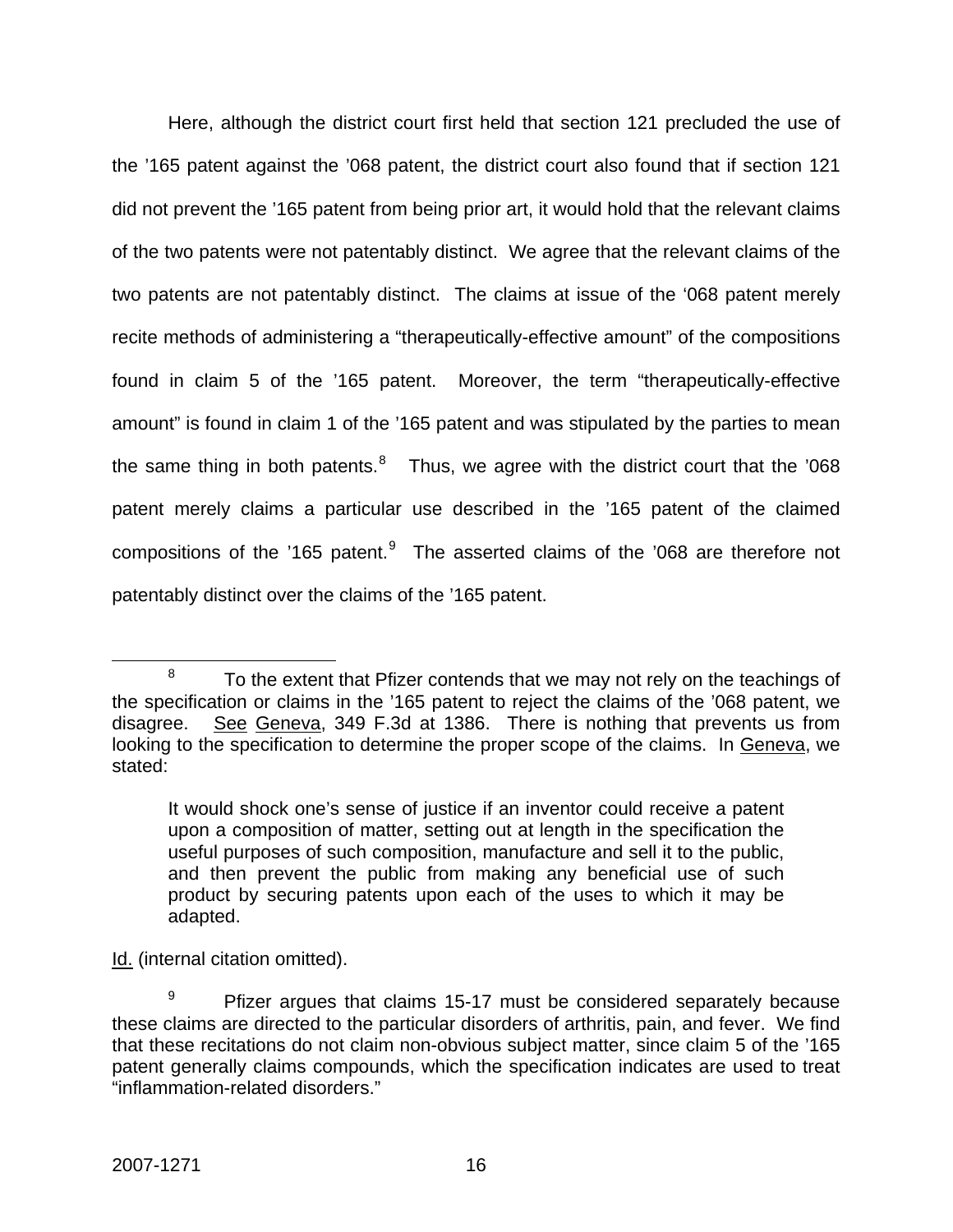We conclude that: (1) Pfizer cannot claim the protection of section 121 with respect to the '068 patent because that patent did not issue on a divisional application, and (2) the asserted claims of the '068 patent are not patentably distinct from the claims of the '165 patent. Accordingly, the '068 patent is invalid for obviousness-type double patenting.<sup>[10](#page-17-0)</sup>

II

We next consider Teva's contention that the '823 compound and '165 composition patents are invalid because they violate the best mode requirement. The best mode requirement is contained in 35 U.S.C. § 112: "The specification shall . . . set forth the best mode contemplated by the inventor of carrying out his invention." The test for compliance with best mode is comprised of two steps: first, whether, "at the time of filing the application, the inventor possessed a best mode for practicing the invention;" and second, whether the inventor's disclosure was "adequate to enable one of ordinary skill in the art to practice the best mode of the invention." Bayer AG v. Schein Pharms., Inc., 301 F.3d 1306, 1320 (Fed. Cir. 2002). The first prong is subjective and focuses on the inventor's state of mind at the time the application is filed; the second prong is "objective and depends upon the scope of the claimed invention and the level of skill in the relevant art." Id. The "invention" referred to in the best mode test is the invention as defined by the claims. Id. Typically, the best mode issue concerns the applicant's failure to disclose a preferred embodiment, but not always. In Bayer, we explained that

<span id="page-17-0"></span> $10$  The effect of our decision is to require amendment to the district court's judgment to change the effective date of the order preventing approval of Teva's ANDA. Also, our determination requires the elimination of the provisions of the district court's order enjoining Teva from the manufacture or use of celecoxib in violation of the '068 patent.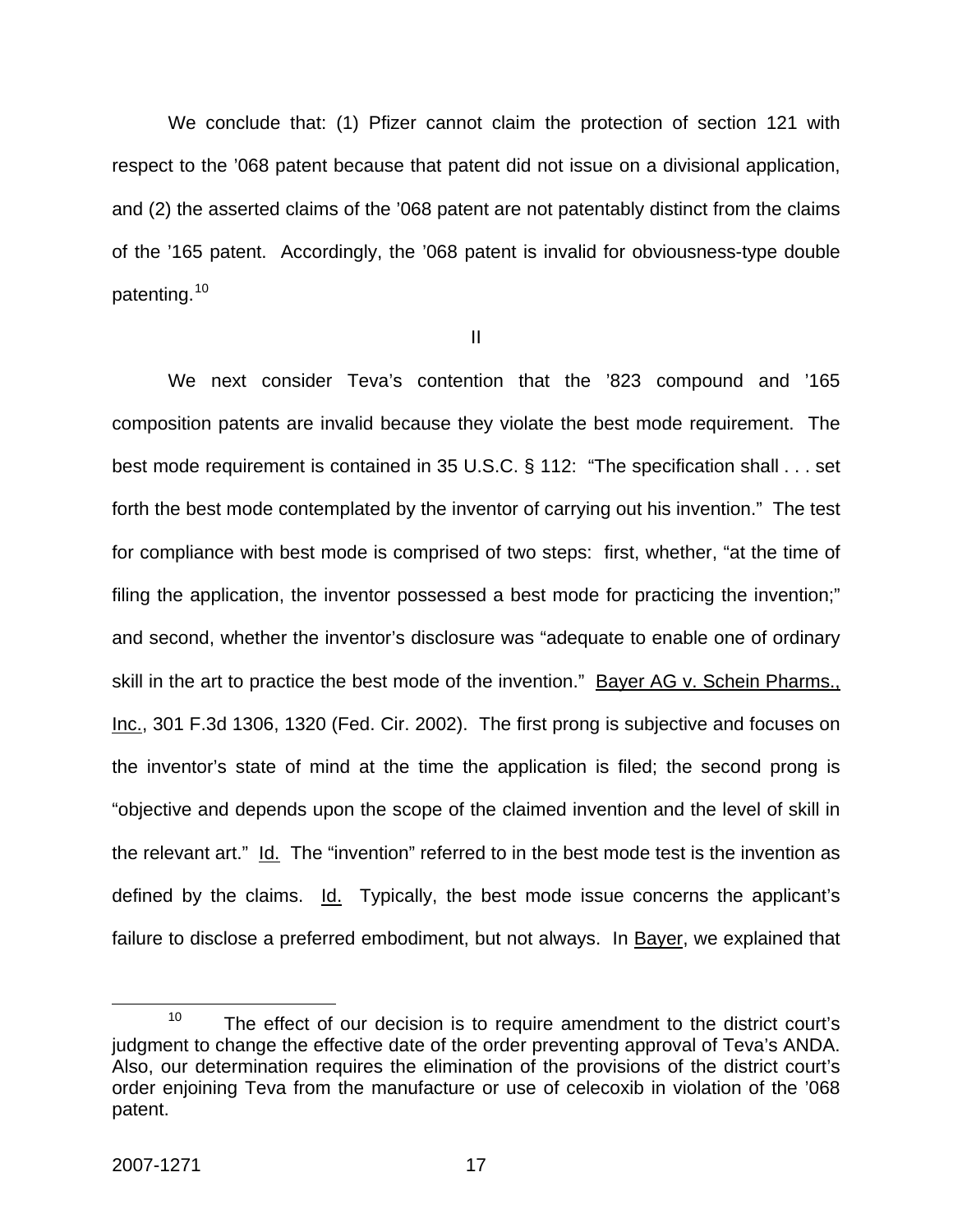the best mode requirement does not "demand disclosure of every preference an inventor possesses as of the filing date." Id. at 1314-15. We held that the best mode requirement does demand disclosure of an inventor's preferred embodiment of the claimed invention. Id. at 1316. However, it is not limited to that. We have recognized that best mode requires inventors "to disclose aspects of making or using the claimed invention [when] the undisclosed matter materially affect[s] the properties of the claimed invention." Id. at 1319.

We first consider Teva's best mode challenge to the generic claims of the compound and composition patents: claims 1-3, 7-8, 11, and 13 of the '823 patent, and claims 1-5, 15-16, and 18 of the '165 patent. Teva contends, with respect to those claims, that Pfizer violated the best mode requirement by failing to disclose its preference for COX-2 selectivity. Here, Teva's argument is limited. Teva does not claim that Pfizer had a subjective, undisclosed preference for a particular compound (a preferred embodiment) at the time it filed the patent applications. Rather, Teva argues that the generic claims of the '823 and '165 patents do not teach one of skill in the art how to arrive at the preferred embodiment because they do not reveal Pfizer's preference for compounds that demonstrate COX-2 selectivity. Teva asserts that, without the knowledge of the preference for COX-2 selectivity, one of ordinary skill in the art would not be able to identify a preferred embodiment (compound or composition) in the generic claims.

It is undisputed that, at the time of filing, Pfizer preferred compounds and compositions that were COX-2 selective, and that this preference was not disclosed in either the compound or the composition applications. Moreover, according to Teva,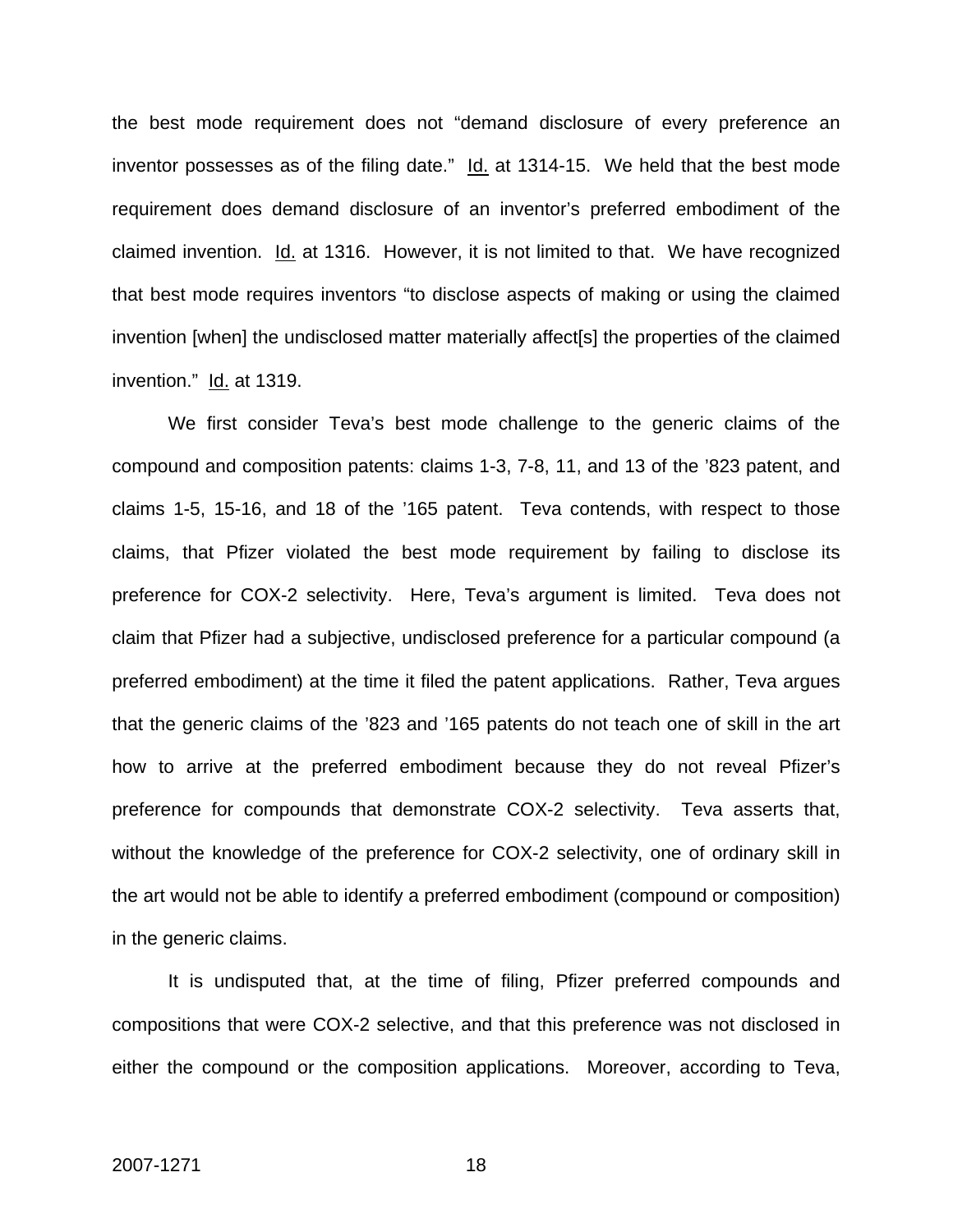many of the claimed compounds are not in fact COX-2 selective. Teva contends that, by concealing its preference for COX-2 selectivity, Pfizer was able to keep for itself the crux of the invention. That is, Pfizer effectively hid among the many disclosed compounds and compositions in the generic claims the one or two compounds that were truly valuable by not disclosing how to identify which compounds displayed COX-2 selective characteristics. Without knowing the properties of the compound that Pfizer would later single out, Teva argues, Pfizer could effectively withhold from the public its actual invention—a compound or composition that was COX-2 selective. This preference, Teva argued, was relevant to using the claimed invention. The district court held that, "[a]lthough Teva's argument has some intuitive appeal," J.A. at 181, under this court's precedents, a preference for COX-2 selectivity was "not an aspect of using the claimed compounds or compositions that materially affects the properties of the claimed inventions," because it did not "affect the intrinsic properties of the claimed invention or teach anything that must be done to the compounds or compositions in order to make them work." J.A. at 184.

Pfizer argues that the district court correctly construed our precedent as foreclosing the possibility that the best mode requirement demands the disclosure of such a preference. It argues that, under Bayer, the best mode inquiry is limited to determining whether the patent conceals a preference for making or using the claimed invention. And, according to Pfizer, because there is no dispute that one of ordinary skill in the art would know how to make and use the claimed compositions and compounds themselves, there can be no best mode violation.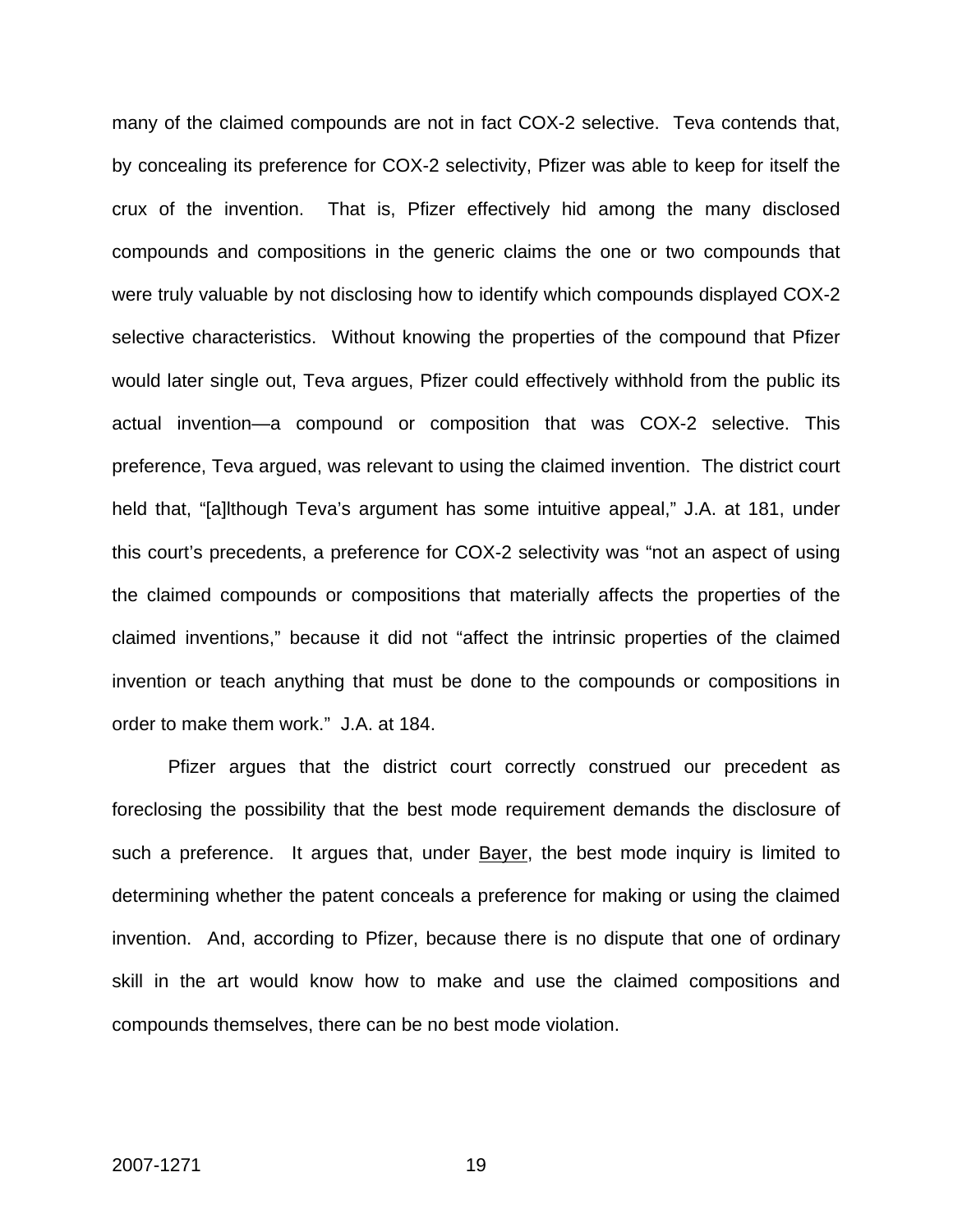These contentions as to the generic claims raise a difficult issue that we need not resolve to decide this case. This is so because we undertake the best mode inquiry on a claim by claim basis, and we conclude that the celecoxib-specific claims are not invalid.

Claim 9 of the '823 patent and claim 17 of the '165 patent are both celecoxibspecific claims; they each disclose only one compound/composition. Here, there is no issue as to these claims about failing to disclose the preferred compound or composition because these claims are directed to a single compound and composition. There is thus no failure to disclose a preferred embodiment or a preference for identifying the preferred embodiment with respect to these claims. Teva's sole argument is that, even after identifying the compound celecoxib, the criteria for selecting the correct dosage requires knowledge of Pfizer's preference for COX-2 selectivity, and that under Bayer there is failure to disclose a preferred way of using the invention. Pfizer does not appear to dispute that dosage range could be a preferred method of use that materially affects the properties of the invention under **Bayer**. But Pfizer counters that dosages were disclosed in the specification, and that there was no evidence that the inventors preferred another dosage. This appears to be undisputed. Teva's only answer to this is that COX-2 selectivity could affect dosage. Although Teva is correct, there is no evidence that at the time of filing the inventors planned to use the COX-2 selectivity criterion to arrive at a preferred dosage (in contrast to their intent to use COX-2 selectivity to arrive at the right compounds). Thus, there was no evidence that they concealed a preferred method of getting to the right dosage. We thus hold that at least the celecoxib-specific claims in the '823 and '165 patents did not violate the best mode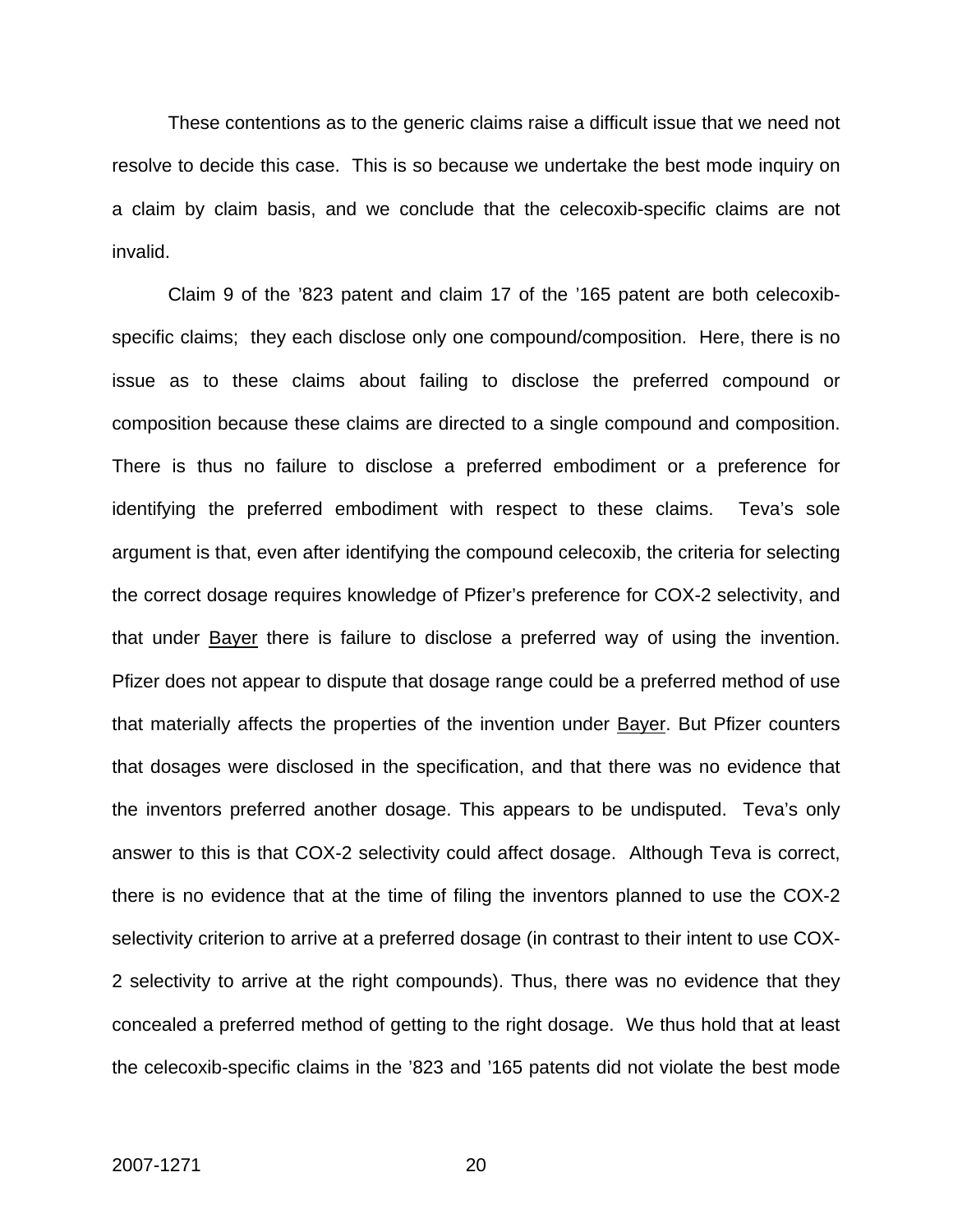requirement. We affirm the district court's judgment that these claims are not invalid and are infringed.

Having concluded that these claims are valid, we need not address the generic claims. There is no counterclaim for invalidity in this case, see Cardinal Chem. Co. v. Morton Int'l, Inc., 508 U.S. 83 (1993), and a finding that the other claims were invalid would not change the practical effect of the district court's judgment since the order is directed to the use of celecoxib. In other words, it makes no practical difference whether Teva's ANDA filing infringes other claims in the '823 and '165 patents.

III

 Teva next contends that the patents in suit are unenforceable due to inequitable conduct. A patent will not be held unenforceable due to inequitable conduct unless there is clear and convincing evidence that the patent applicant (1) either "made an affirmative misrepresentation of material fact, failed to disclose material information, or submitted false material information, and (2) intended to deceive the [PTO]." Cargill, Inc. v. Canbra Foods, Ltd., 476 F.3d 1359, 1363 (Fed. Cir. 2007). If it finds materiality and intent, a district court must then "balance the equities to determine whether the patentee has committed inequitable conduct that warrants holding the patent unenforceable." Id. at 1365. We review a district court's findings on the threshold issues of materiality and intent for clear error, and the ultimate decision on inequitable conduct for abuse of discretion. Id. at 1364-65.

"Information is material for the purposes of an inequitable conduct determination if a reasonable examiner would have considered such prior art important in deciding whether to allow the parent application." Digital Control, Inc. v. Charles Mach. Works,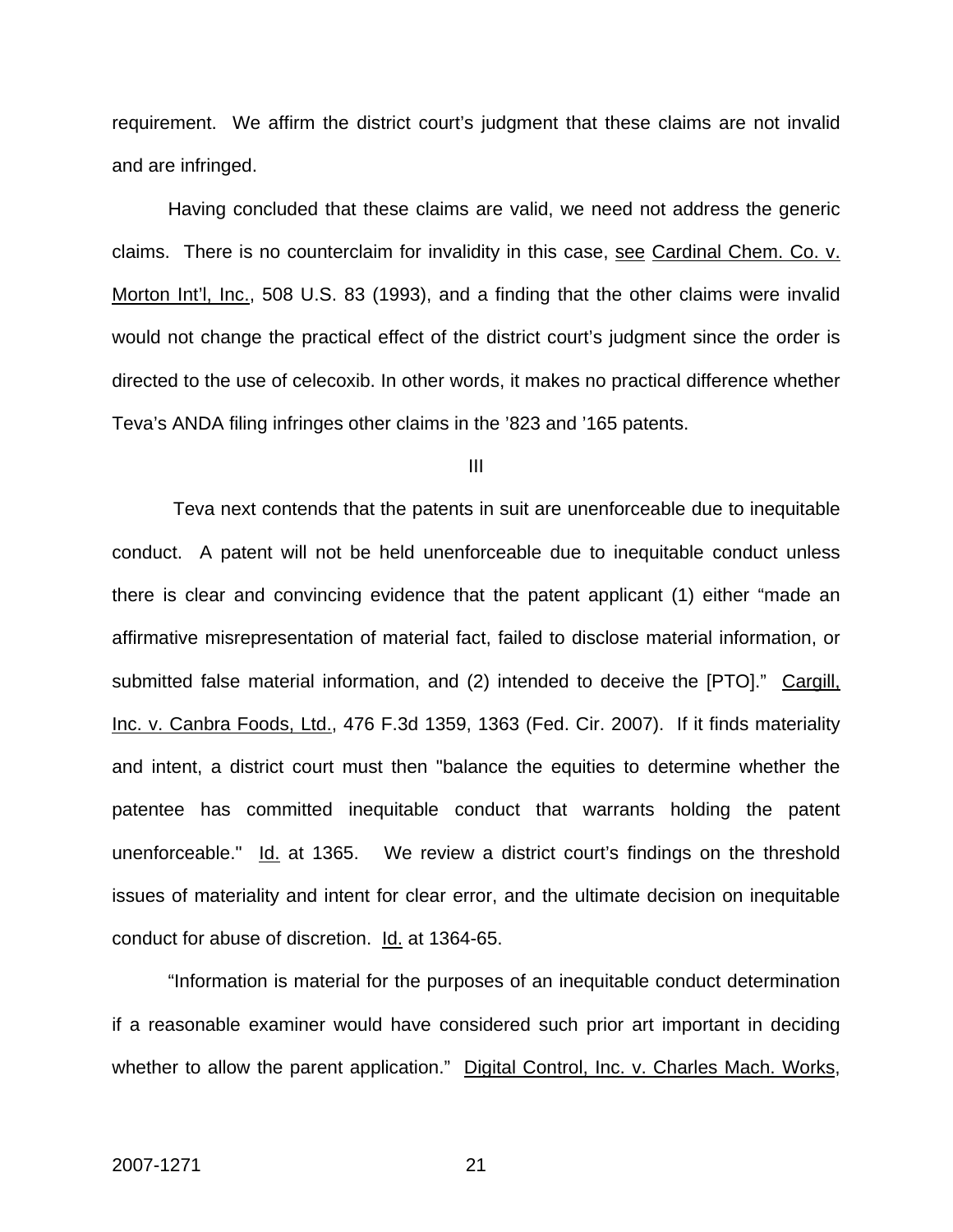437 F.3d 1309, 1314 (Fed. Cir. 2006) (internal citation omitted). We have noted that under the "reasonable examiner" standard, "a misstatement or omission may be material even if disclosure of that misstatement or omission would not have rendered the invention unpatentable." Id. at 1318.

Before the district court, Teva argued that Pfizer had committed inequitable conduct by failing to disclose two Merck publications during the prosecution of the applications that led to the patents in suit. These two publications—the '501 application and the '995 patent—both derive from and claim priority to Merck's U.S. Patent Application 08/082,196 ("the '196 application") filed several months before Pfizer filed its initial application. The '196 application was later abandoned and never published, and could not, therefore, have been used as prior art under 35 U.S.C. § 102 against any of the patents in suit. The '501 application was published before the '823 patent issued; the '995 patent issued and was published after the '823 patent issued but before either the '165 patent or the '068 patent issued. With respect to the '823 patent, Teva argued that Pfizer should have disclosed the '501 application because that would have led a reasonable examiner to the earlier '196 application and therefore to the application for the '995 patent, which was a CIP of the '196 application. With respect to the '165 patent and the '068 patent, Teva argues that Pfizer should have disclosed the '995 patent itself. There was no dispute that Pfizer was in possession of these two references during the pendency of its own patent applications.

The district court held that neither the '501 application nor the '995 patent was material. The district court also held that, even if the Merck references were material, Teva had failed to meet the threshold showing of intent. We conclude that, even if the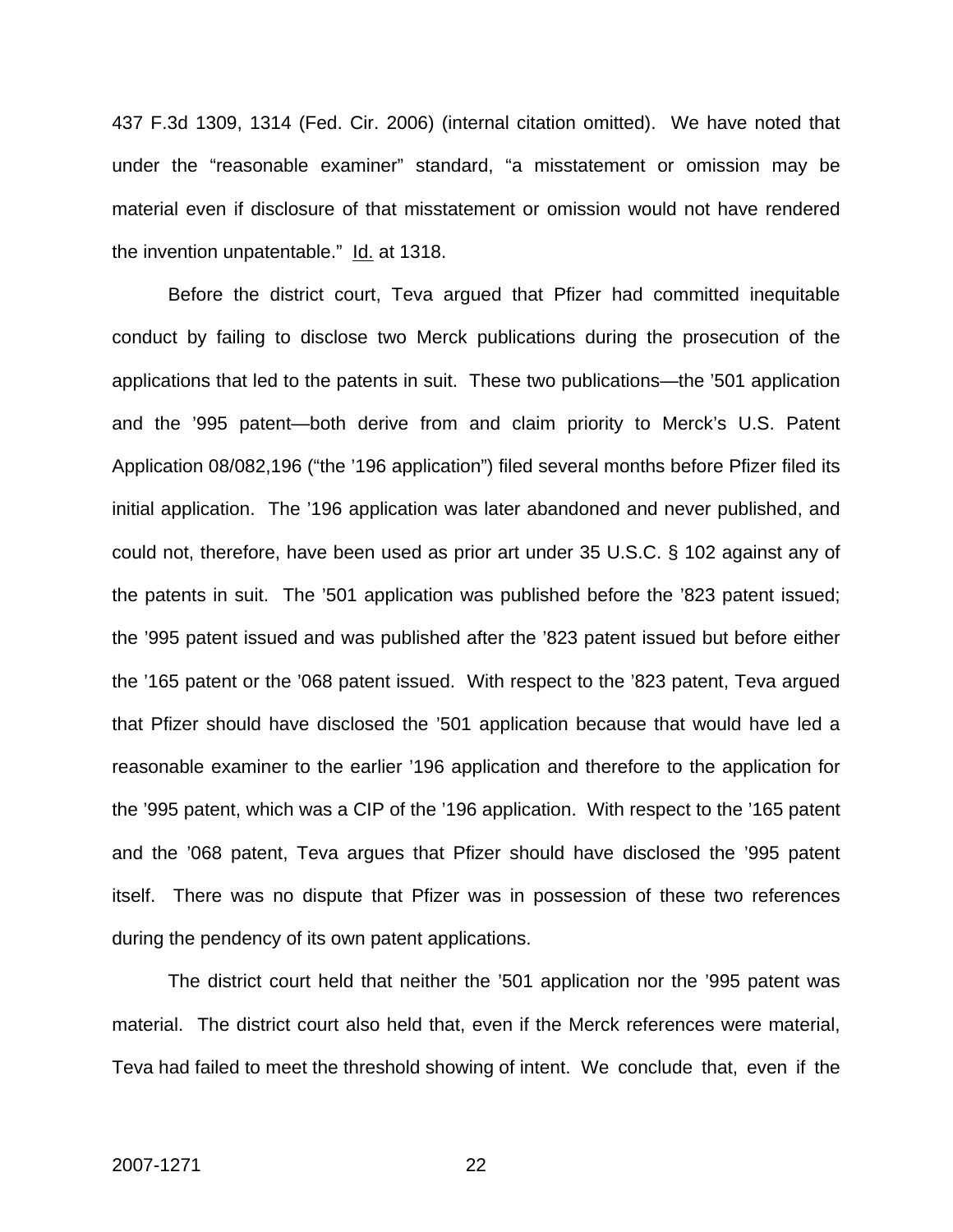Merck references were material, the district court did not clearly err in finding that Teva failed to establish that Pfizer acted with an intent to deceive.

On appeal, Teva contends that the materiality of the references standing alone, in the absence of a credible explanation for withholding them, is sufficient to establish intent. However, the district court held that Pfizer had offered a good faith explanation for failing to disclose the Merck references based on the testimony of Pfizer's witness, Dr. Talley, who was one of the named inventors of celecoxib. Dr. Talley testified that Pfizer had studied the Merck references and concluded that none of the compounds disclosed in the Merck references was similar to the compounds disclosed in Pfizer's own patent applications. This is because, as Dr. Talley explained, the compounds disclosed in the Merck references had a different heterocyclic core than the compounds of the Pfizer applications and that this was a significant distinction. Pfizer notes that the PTO itself recognizes that such differences are significant. Pfizer also presented evidence below of its own highly consistent pattern of disclosing references having the same heterocyclic core in the prosecution of hundreds of its other patent applications. Indeed, Pfizer established that, in connection with the prosecution of a separate patent application that had the same heterocyclic core, it did disclose the '501 reference. The district court credited this "highly consistent pattern" as strong evidence supporting Pfizer's good faith explanation for not disclosing the Merck references. Because the Merck references disclosed compounds having a different core, Pfizer concluded that they were not material. The district court found that Dr. Talley's testimony in this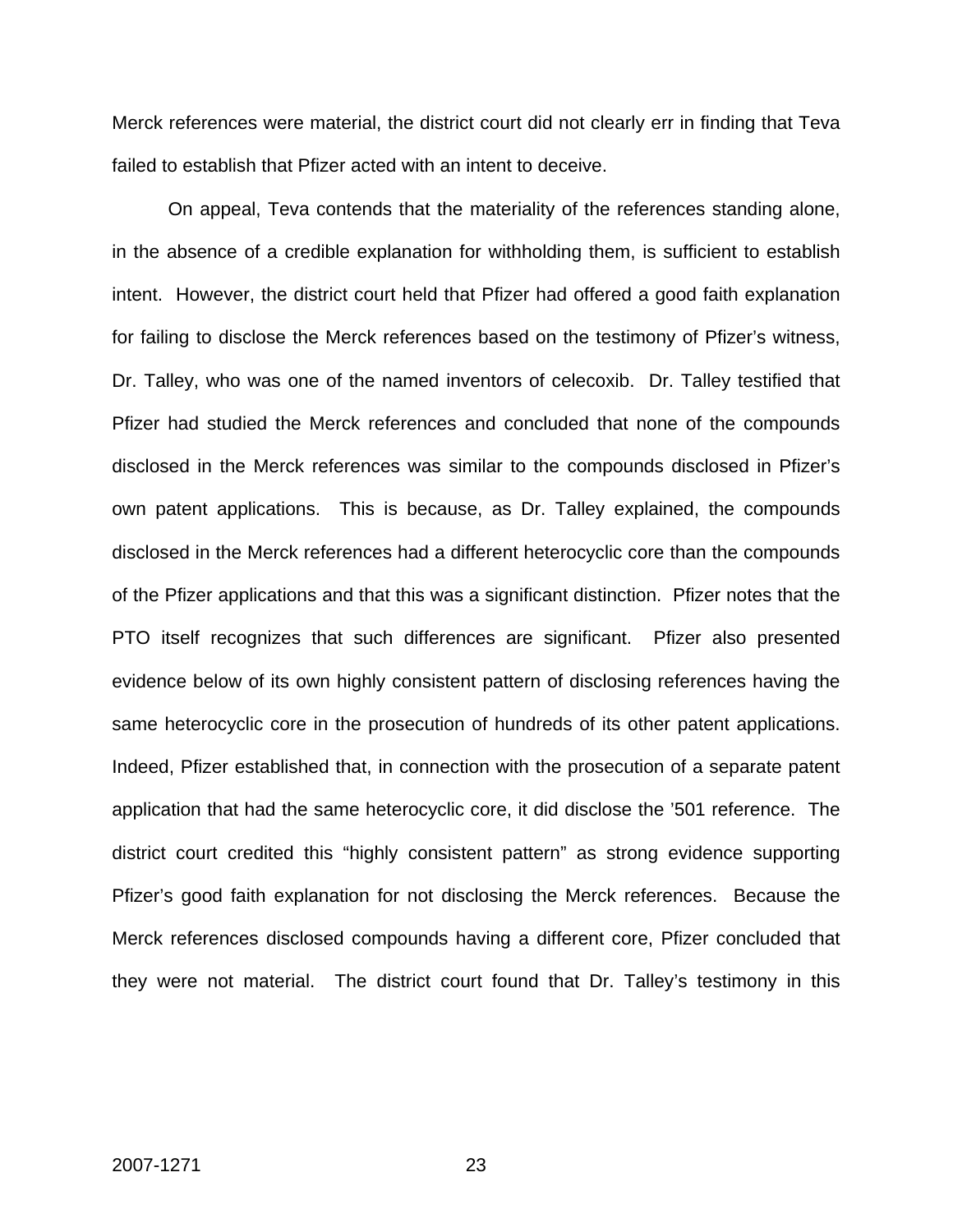respect was credible, and we see no basis for overturning that finding.<sup>[11](#page-24-0)</sup> Given the existence of a credible reason for the withholding, the materiality of the references standing alone is not sufficient to establish intent. See Ferring B.V. v. Barr Labs., Inc., 437 F.3d 1181, 1191 (Fed. Cir. 2006) (requiring three conditions where a party relies solely on the materiality of the references: "(1) the applicant knew of the information; (2) the applicant knew or should have known of the materiality of the information; and (3) the applicant has not provided a credible explanation for the withholding"). For these reasons, we conclude that the district court did not clearly err in finding that Teva failed to prove by clear and convincing evidence that Pfizer intended to deceive the PTO by not disclosing the Merck references. There is therefore no basis for finding inequitable conduct.

IV

 We find that the asserted claims of the '068 patent are invalid for double patenting and reverse the district court on that aspect of its judgment. We also find that claim 9 of the '823 patent and claim 17 of the '165 patent are not invalid for a best mode violation. Finally, the '823 patent, the '165 patent, and the '068 patent are not unenforceable for inequitable conduct. Accordingly, we affirm the district court's judgment of infringement with respect to claim 9 of the '823 patent and claim 17 of the '165 patent.

<span id="page-24-0"></span><sup>&</sup>lt;sup>11</sup> Teva argues that the district court improperly restricted its crossexamination of Dr. Talley by not allowing questions regarding Dr. Talley's signing of the oath in the patent application. The district court not only determined that Teva's line of questioning went beyond the scope of direct, but it also concluded that the evidence that Teva wanted to elicit from Dr. Talley was already in the record. We do not find that this was an abuse of discretion.